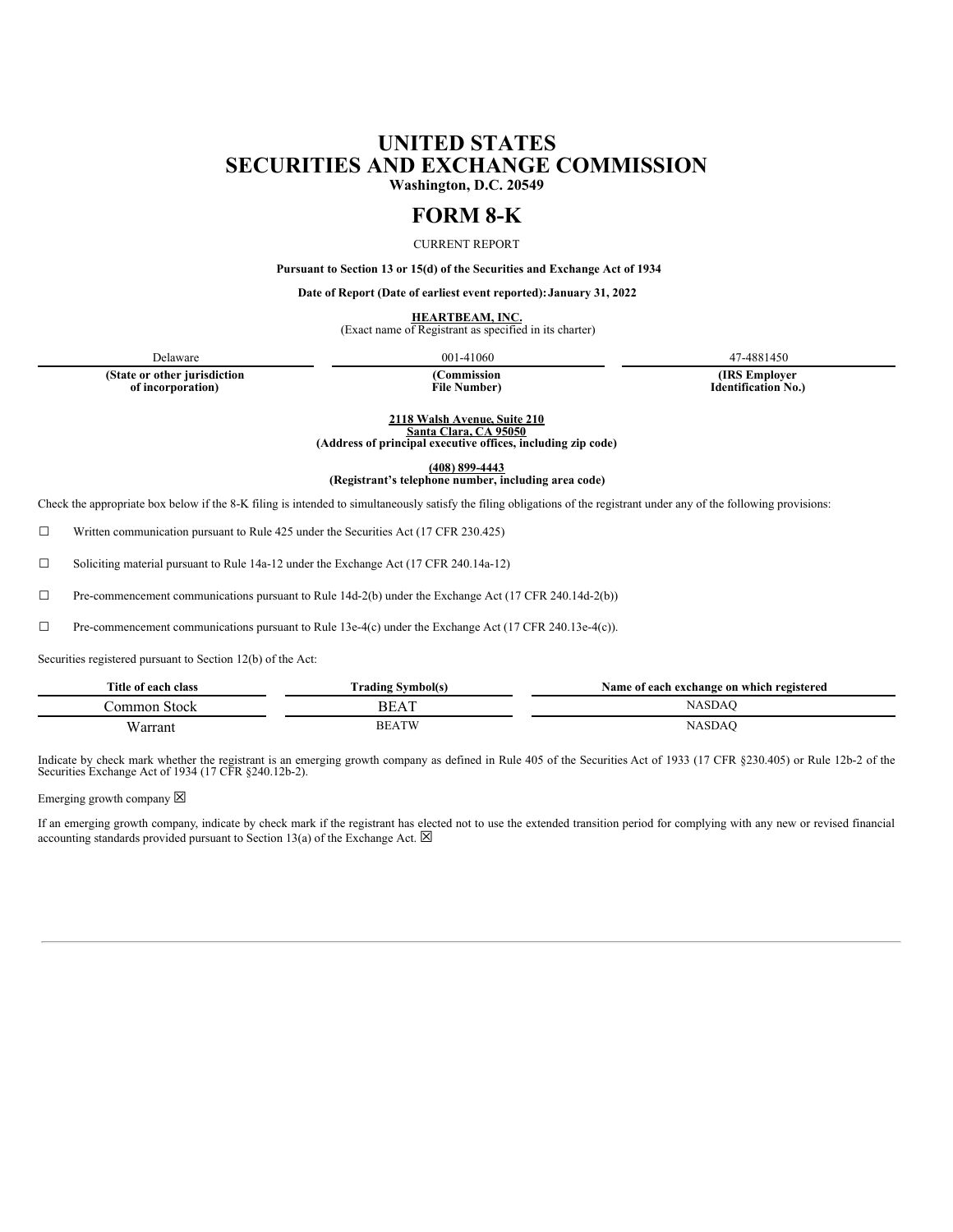#### **Item 1.01 Entry into a Material Definitive Agreement.**

#### *Partnership Agreement*

On January 31, 2022, HeartBeam, Inc. (the "Company") entered into a partnership agreement (the "Partnership Agreement") with LIVMOR, Inc. ("LIVMOR"), a digital health<br>solutions company, to build a Company-branded version o and patients. The Company-branded version ("HeartBeam Platform") of LIVMOR's cloud-based remote monitoring portal will be an FDA registered Class 1 system and fully compliant with FDA standards for cybersecurity, software engineering and human factors and includes the prerequisite infrastructure for industry-leading solutions for telehealth.

The Partnership Agreement also outlines rights and responsibilities for the customization of the HeartBeam Platform by LIVMOR with senior executives of both companies supervising the project. The Company's Partnership Agreement with LIVMOR further support's the Company's project schedule for the FDA submission of its first product, an easy-to-use heart attack detection software solution, in an Emergency Department setting. In addition, the Partnership Agreement provides defined statement of work for development of the Company's product, project management supervised by senior executives of the Company and LIVMOR, and regulatory support assistance for HeartBeam Platform by LIVMOR to obtain FDA clearance. Per the Partnership Agreement, the Company and LIVMOR have the right to enter into additional agreements as needed in order to further the Company's development of its products.

As compensation for its services, the Company will pay development fees as described in the Partnership Agreement, which shall be paid in two equal installments. The term of the Partnership Agreement commences on January 31, 2022 and shall continue for three years, automatically renewing unless otherwise terminated by either party as set forth in the Partnership Agreement.

The foregoing contains only a brief description of the material terms of and does not purport to be a complete description of the rights and obligations of the parties to the Partnership Agreement, and such descriptions are qualified in their entirety by reference to the text of such agreement, which is filed hereto as Exhibits 10.1 and incorporated herein by reference.

#### **Item Termination of a Material Definitive Agreement.**

#### **1.02**

#### *Termination of Ximedica Agreement*

In order to proceed with the Partnership Agreement with LIVMOR, the Company terminated its prior agreement with Ximedica, LLC ("Ximedica") in which the Company engaged with Ximedica to receive services in relation to finalizing the development of the Company's initial products to meet all FDA requirements for the 510(k) submission ("Ximedica Agreement"). The Ximedica Agreement, which was entered into on August 2, 2021, allowed the Company to terminate the project at any time for any or no reason, provided the Company delivered timely written termination notice to Ximedica.

Per electronic written communication between the Company and Ximedica, it has been acknowledged that all requirements of early termination have been met as of January 31, 2022 and that no further action was needed. As such, the Ximedica Agreement had been fully terminated. As a result of the termination, the Ximedica Agreement, is of no further force and effect.

The foregoing contains only a brief description of the material terms of and does not purport to be a complete description of the rights and obligations of the parties to the Ximedica Agreement.

#### **Item 8.01 Other Events.**

On February 2, 2022, the Company issued a press release titled "HeartBeam Partners with LIVMOR for Cloud Based Remote Monitoring Portal." A copy of the press release is filed hereto as Exhibits 99.1 and is incorporated herein by reference

#### **Item 9.01. Financial Statements and Exhibits.**

(d) Exhibits*.*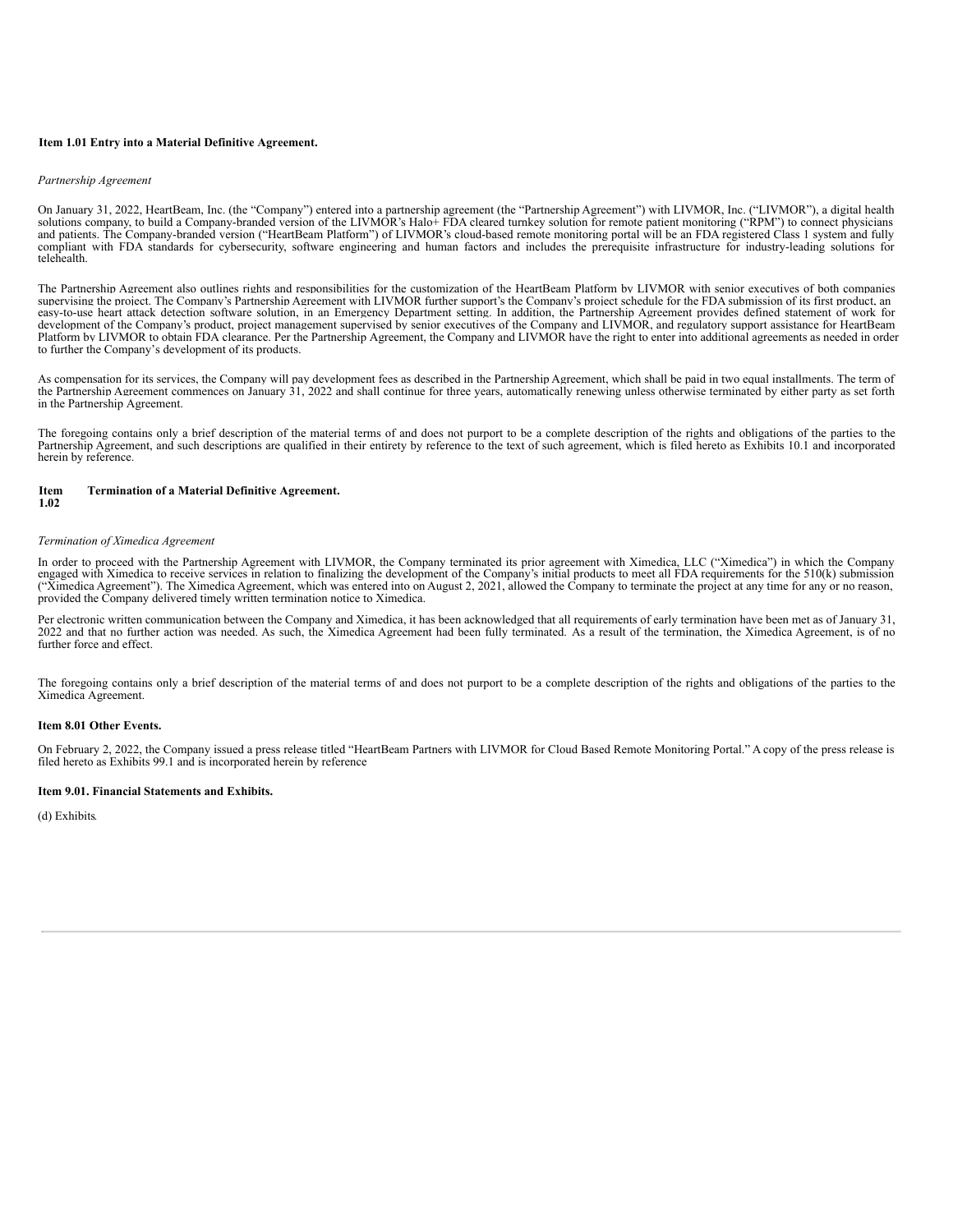| Exhibit<br><b>Number</b> | <b>Description</b>                                                                              |
|--------------------------|-------------------------------------------------------------------------------------------------|
| 10.1                     | Partnership Agreement between HeartBeam, Inc. and LIVMOR, Inc. dated January 31, 2022           |
| 99.1                     | Press Release, titled "HeartBeam Partners with LIVMOR for Cloud Based Remote Monitoring Portal" |
| 104                      | Cover Page Interactive Data File (embedded within the Inline XBRL document)                     |

# **SIGNATURES**

Pursuant to the requirements of the Securities Exchange Act of 1934, the Registrant has duly caused this report to be signed on its behalf by the undersigned, hereunto duly authorized.

# **HeartBeam, Inc.**

Date: February 2, 2022 By: */s/ Richard Brounstein* Name: Richard Brounstein Title: Chief Financial Officer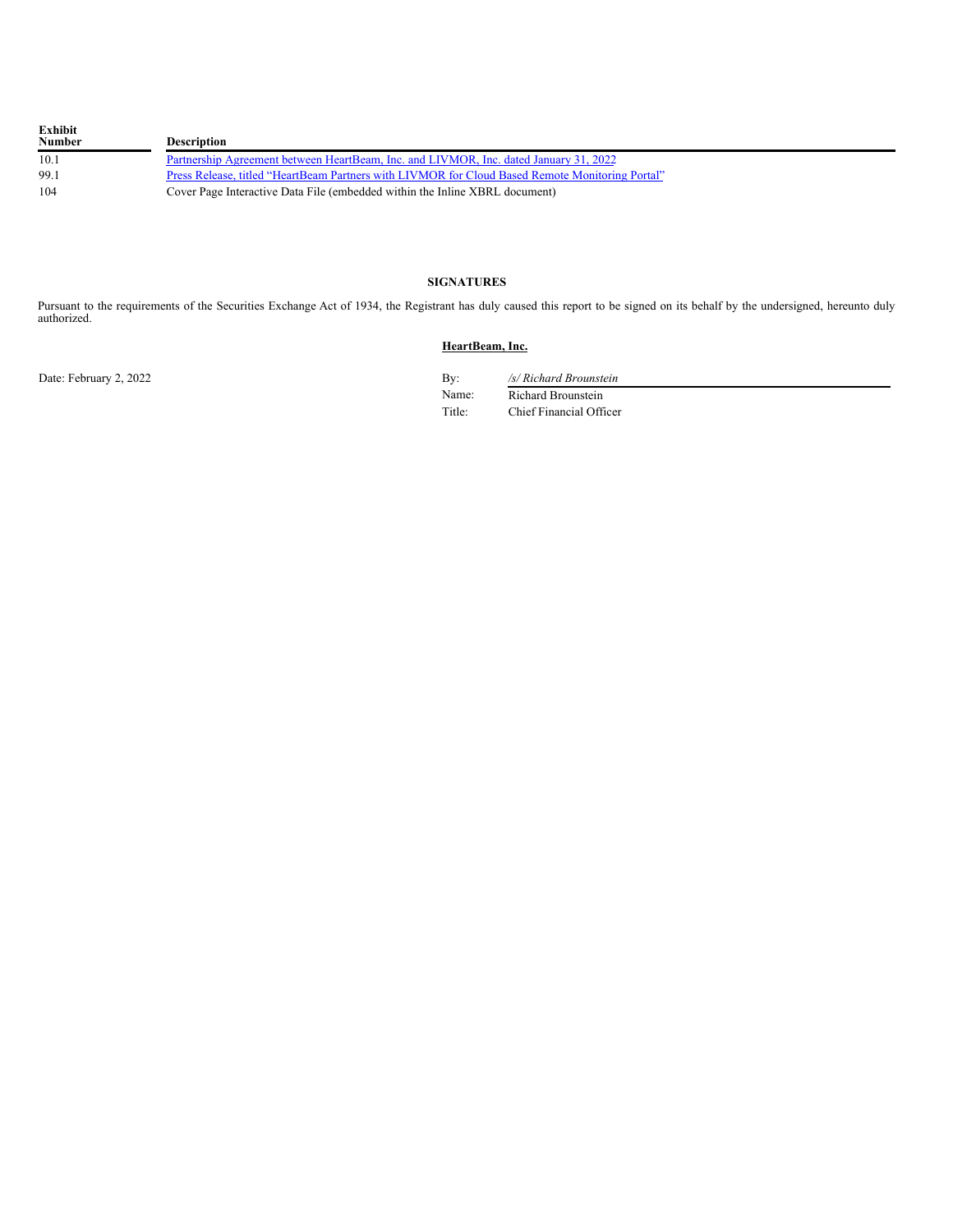CERTAIN IDENTIFIED INFORMATION HAS BEEN EXCLUDED FROM THE EXHIBIT BECAUSE IT IS BOTH NOT MATERIAL AND WOULD LIKELY CAUSE *COMPETITIVE HARM TO THE REGISTRANT IF PUBLICLY DISCLOSED. [\*\*\*] INDICATES THAT INFORMATION HAS BEEN REDACTED*

# **PARTNERSHIP AGREEMENT**

This Partnership Agreement is made and entered into as of January 31, 2022 (Effective Date") between HeartBeam, Inc., a Delaware corporation ("HeartBeam"), and LIVMOR, Inc., a Delaware corporation ('LIVMOR").

**Background** 

- a. HeartBeam offers cardiovascular telehealth and Emergency Department ("ED") products, including certain personal, portable, and an easy-to-use heart attack detection solution and a complete solution for cardiovascular patients and their physicians (collectively, "HeartBeam Products").
- b. LIVMOR operates cloud-based remote monitoring portal ("LIVMOR Portal").
- c. HeartBeam and LIVMOR desire to create a HeartBeam-branded version of LIVMOR Portal with certain customizations requested by HeartBeam and agreed upon by LIVMOR ("Platform"), the development of which Platform is further specified in Exhibit A.
- d. This Agreement sets forth the rights and responsibilities with respect to the customization of the Platform by LIVMOR and other development or customization projects that may be requested by HeartBeam.

The parties agree as follows:

# **1. DEFINITIONS**

As used in this Agreement, the following capitalized terms have the meanings ascribed to them as follows:

"Affiliate" of an entity means any person or entity controlling, controlled by, or under common control with such person or entity (but only so long as such control exists), whether as of the Effective Date or any time thereafter. The term "control", in relation to an entity, means the ownership or control, directly or indirectly, of more than fifty percent (50%) of the shares (or other securities or rights) entitled to vote for the election of directors or other governing authority of such entity.

1.2 "BAA" means the Business Associate Agreement set forth in Exhibit B.

1.3 "Data Security Requirements" means the terms and conditions relating to LIVMOR's data security practices set forth on Exhibit C.

1.4 "HeartBeam Data" means all end user data of HeartBeam end users collected, stored, and processed by the Platform.

1.5 "IP Rights" means any and all rights of the following, which may exist or be created under the laws of any jurisdiction in the world, whether registered or unregistered, including: (i) patents, industrial property and applications for patents and industrial property, (ii) trademarks, service marks, trade dress, rights of publicity, rights in trade names, corporate names, and similar rights, including all registrations and applications for registration of the foregoing and all goodwill associated therewith, (iii) rights associated with works of authorship or mask works, including copyrights, mask work rights and registrations and applications for registration thereof, regardless of the medium of fixation or means of expression, (iv) all rights in know-how, confidential, technical or business information, and trade secrets, and (v) any other intellectual property rights anywhere in the world.

1.6 "LIVMOR Portal" means LIVMOR's existing cloud-based portal product and any successor product or service.

1.7 "Maintenance Services" means the service provided by LIVMOR under this Agreement in connection with the maintenance of the Platform as described in the Service Level

*Partnership Agreement* -1- *HeartBeam Confidential*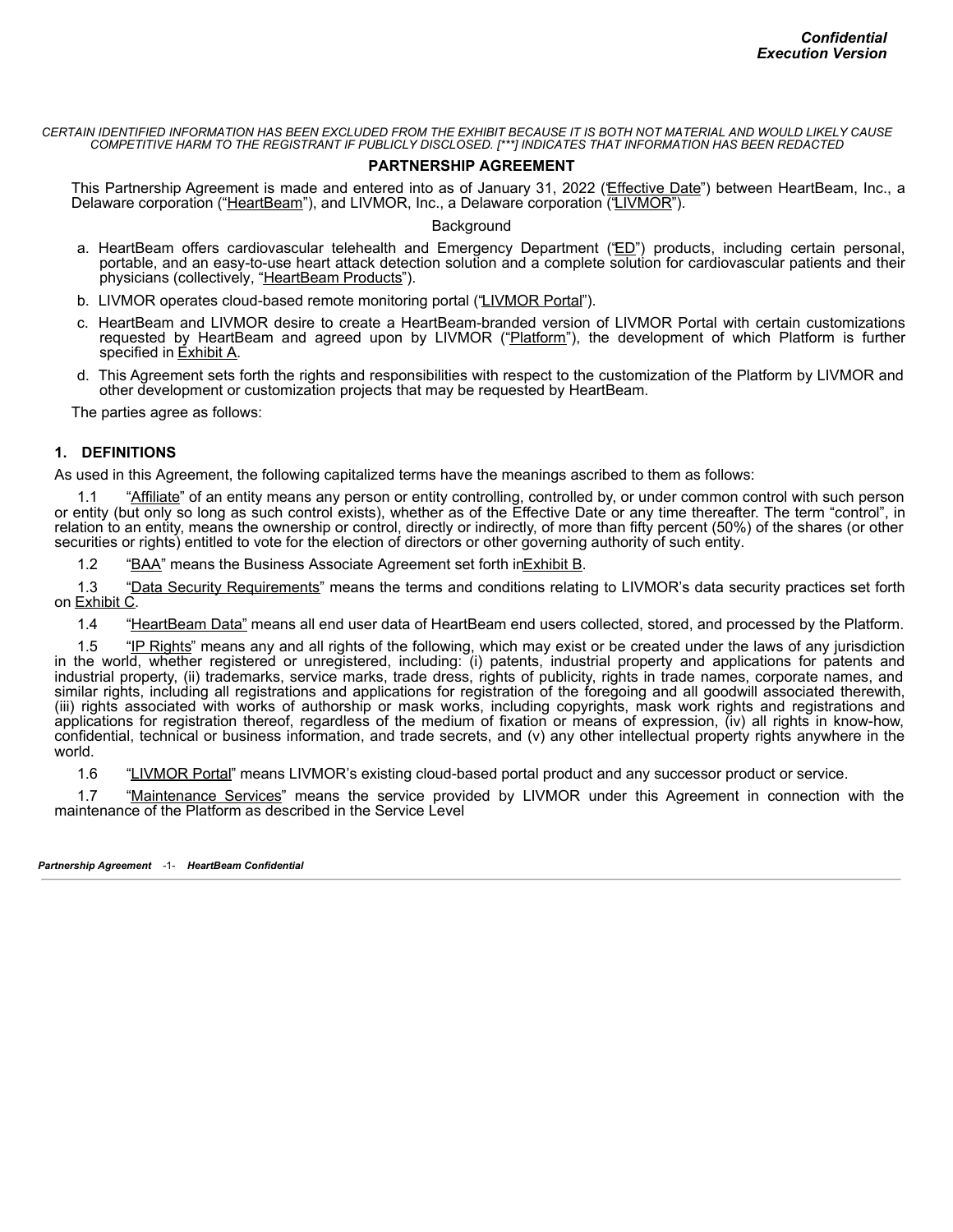Requirements, including the resolution of any technical issues in accordance with the Service Level Requirements. Maintenance Services include maintenance, troubleshooting, and development of any agreed upon new functionality of the Platform.

1.8 "Marks" means trademarks, service marks, trade names, or other indicia of origin.

1.9 "Net Revenues" means all revenues actually received and recognized by HeartBeam or its Affiliates from sale or license of a product or service following US Generally Accepted Accounting Principles, *less* deductions for (a) any applicable taxes, including withholding taxes, sales and use taxes, goods and services taxes, value added taxes, consumption taxes, excise taxes, customs duties, levies, import taxes, tariffs or other similar items; (b) credit card and other non-affiliate third party payment transaction fees, chargebacks, and bad debts; and (c) refunds, cancellations (including for fraud arising out of thirdparty transactions).

1.10 "Platform Requirements" means the technical specifications and requirements set forth on Statement of Work No. 1.

1.11 "Service Level Requirements" means those specifications and requirements for the performance of the Platform set forth on **Exhibit D**.

1.12 "Services" means LIVMOR's customization of the Platform, its hosting of the Platform, the Maintenance Services, and other professional services that LIVMOR may subsequently provide under a Statement of Work.

1.13 "Source Materials" means (a) one copy in machine-readable format (that is, CD-ROM or magnetic media) of all of the source code (including programmer comments) for the Platform; (b) adequate instructions for linking and compiling the foregoing machine-readable source code into executable code, including identification of any third-party commercial off-the-shelf software tools to be used in the linking and compiling process, such as compilers, library packages, and linkers; (c) to the extent applicable, one copy each in executable form of any custom software tools (i.e., other than third-party commercial, off-the-shelf software tools that are readily available for license from third parties) used by LIVMOR in linking and compiling the source code into executable code, including specifically any custom tools created by LIVMOR for this purpose; (d) one copy of any programmers' manuals, design documents, program flowcharts, and any other similar reference materials, that have within the past 60 days been regularly used by LIVMOR personnel in connection with the creation, maintenance, enhancement, or customization of the Platform; (e) a list of LIVMOR personnel responsible for the maintenance of the Platform; and (f) all other items, instructions, manuals, software libraries, program listings and configurations, and flow charts necessary to enable a reasonably skilled programmer of HeartBeam to rebuild, maintain, support and enhance the Platform.

1.14 "Statement of Work" means written work order referencing this Agreement and detailing the Services to be performed by LIVMOR mutually signed by the parties to this Agreement.

1.15 "Technology" means embodiments of IP Rights, including know-how, trade secrets, software, works of authorship, documentation, databases, data collections, diagrams, formulae, and other forms of technology (whether or not embodied in any tangible form and including all tangible and electronic embodiments of the foregoing).

#### **2. PLATFORM DEVELOPMENT**

2.1 Platform Development. LIVMOR will customize the Platform at its cost in accordance with the Platform Requirements in accordance with the Statement of Work No. 1 set forth on **Exhibit A. LIVMOR will report to HeartBeam** on no less than a bi-<br>monthly basis on its progress against the development schedule set forth in Statement of Work N the Platform contains the level of performance, features, and functionality that are no less than or no inferior to those of the LIVMOR Portal.

2.2 Inspection and Testing. LIVMOR will develop the Platform in accordance with the development schedule set forth in Statement of Work No. 1 and will notify HeartBeam when it believes that it has appropriately completed the development of the Platform. HeartBeam then will have a reasonable period (but in any event, no more than fourteen (14) days) to inspect and test the Platform in accordance with the terms of Statement of Work No. 1. Upon final

-2-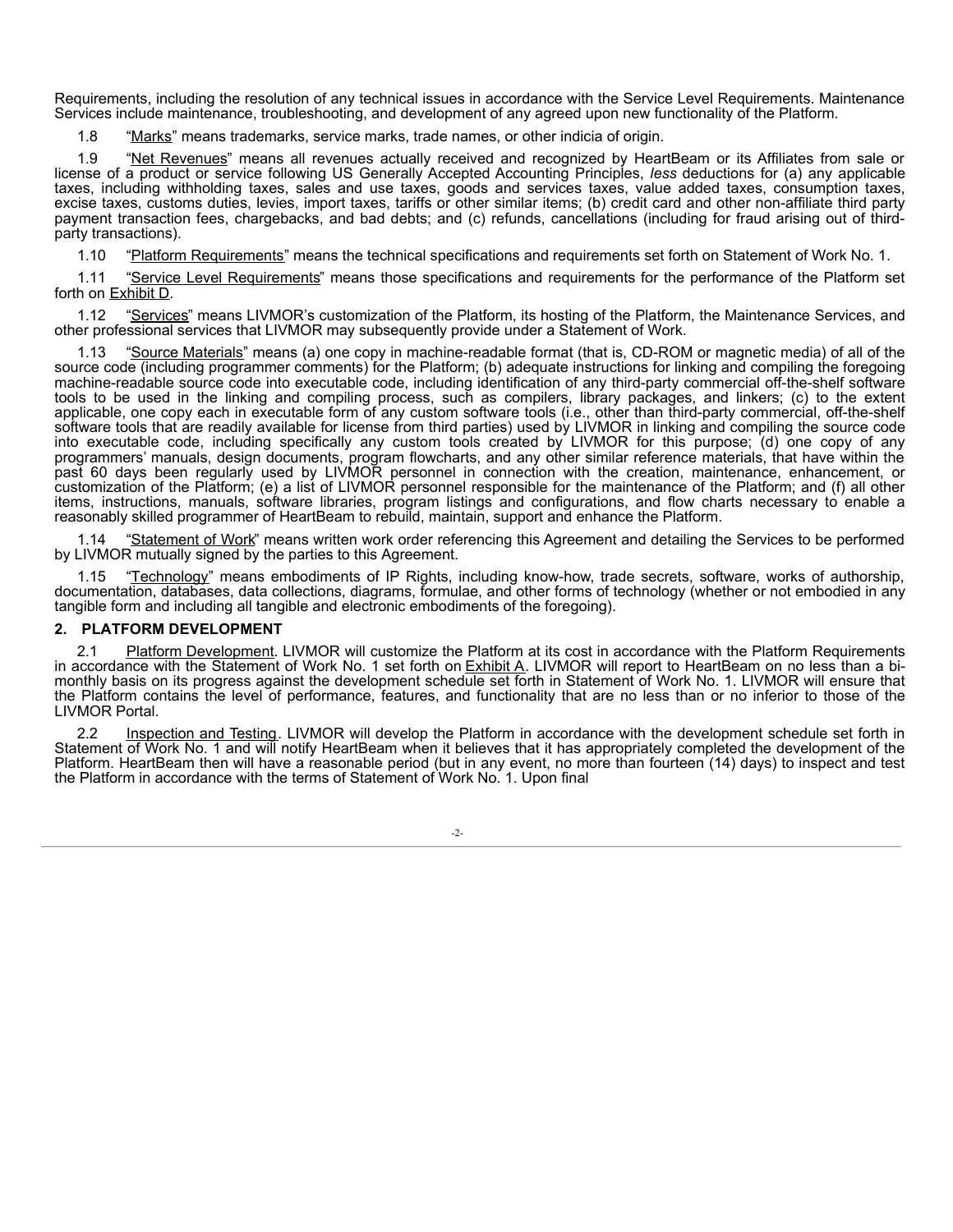acceptance of the Platform by HeartBeam, LIVMOR will deliver all Source Materials of the accepted Platform to the Escrow Agent (as defined below) in accordance with the provisions set forth in Section 5.11.

Rejection Notice. If HeartBeam reasonably determines that the Platform does not conform to the Platform Requirements, HeartBeam will promptly notify LIVMOR of its determination in a written notice setting forth a description of the non-conformities exhibited by the Platform ("Rejection Notice"). For clarity, the Platform will only be deemed to have been accepted by HeartBeam when HeartBeam notifies LIVMOR in writing of its acceptance of the Platform or if HeartBeam uses the Platform for any non-testing purpose.

2.4 Correction of Non-conformities. After LIVMOR receives a Rejection Notice, LIVMOR will, at no additional charge to HeartBeam, promptly remedy the non-conformities set forth in the Rejection Notice in accordance with correction schedule mutually agreed upon by the parties. When LIVMOR remedies the non-conformities, LIVMOR will notify HeartBeam, make the Platform available for inspection and testing, and HeartBeam will again review the Platform for acceptance or rejection in accordance with this Section 2.

2.5 Branding; License. The Platform will be branded with HeartBeam Marks and general interface design in a form approved by HeartBeam in writing. Subject to the terms and conditions of this Agreement, HeartBeam hereby grants to LIVMOR a limited, worldwide, non-exclusive, nontransferable, royalty-free right and license to use the HeartBeam Marks that HeartBeam makes available to LIVMOR, solely for the development and operation of the Platform and otherwise to provide the Services.

Administrative Access and Platform Usage Data. Following the launch of the Platform and throughout the remainder of the Term, to the extent that LIVMOR hosts, operates, or manages the Platform, LIVMOR will grant HeartBeam full administrative access to the Platform, which access also includes ability to access, review, and obtain real-time data on usage and performance of the Platform.

Hosting, Operation, and Maintenance of Platform. The parties agree that, (a) initially, the hosting, operation, and maintenance of the Platform will be conducted by LIVMOR; and (b) at any time during the Term, HeartBeam may elect to host, operate, or maintain the Platform, in which case, LIVMOR will fully cooperate with HeartBeam (at HeartBeam's expense, including reasonable T&M) to transition such hosting, operation, or maintenance to HeartBeam, including by providing training and documentation that may be required for such transition. Unless and until HeartBeam elects to host, operate or maintain pursuant to Section 2.7(b), LIVMOR shall host, operate and maintain the Platform in accordance with this Agreement throughout the Term.

2.8 Restrictions. Except as otherwise explicitly provided in this Agreement, HeartBeam shall not, directly or indirectly: reverse engineer, decompile, disassemble or otherwise attempt to discover the source code, object code or underlying structure, ideas or algorithms of the Platform or any software, documentation or data related to the Services ("Software"); modify, translate, or create derivative works based on the Platform or any Software; or copy (except for archival purposes), rent, lease, distribute, pledge, assign, or otherwise transfer or encumber rights to the Platform or any Software; use the Platform or any Software for timesharing or service bureau purposes or otherwise for the benefit of a third party (except for HeartBeam's end users); or remove any proprietary notices or labels.

# **3. THIRD PARTY MATERIALS**

If LIVMOR is required to obtain (as determined solely by LIVMOR), for its performance of the Services, any material or services from a third party (including software and content and all rights to host the Platform with a third-party hosting provider), then LIVMOR will obtain all licenses from the third parties as necessary to provide the Services. LIVMOR will not include or use any material or services from a third party for its performance of the Services that requires regulatory or governmental approval without HeartBeam's prior written consent. For clarity, LIVMOR will ensure that such third-party licenses will be fully transferrable to HeartBeam or may be acquired by HeartBeam, and HeartBeam will be responsible for the costs of such third-party licenses once they are transferred to or acquired by HeartBeam.

#### **4. PROPRIETARY RIGHTS**

-3-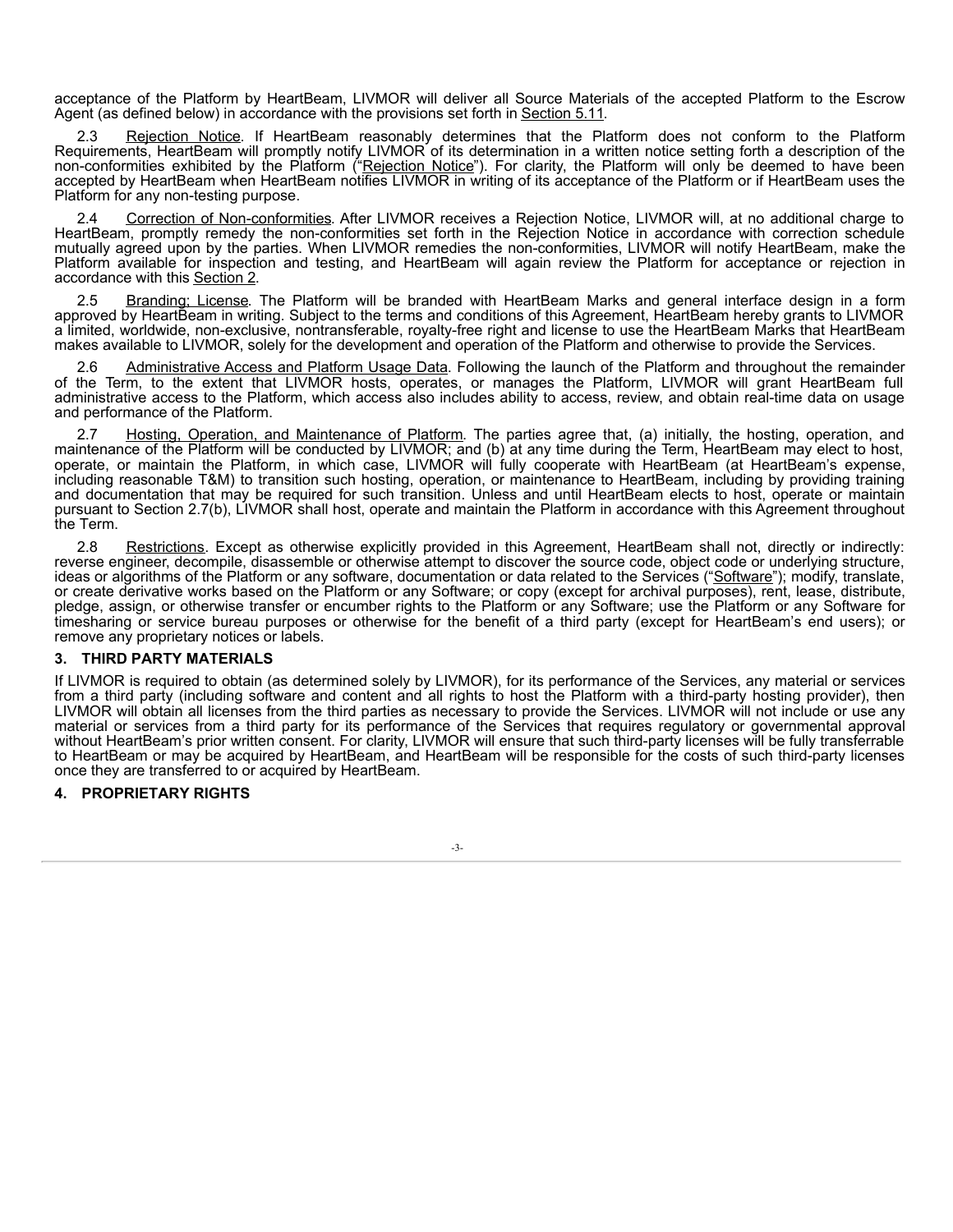4.1 Background IP. Each party exclusively owns Technology that developed by such party prior to or not specifically for this Agreement ("Background Technology") and all right, title, and interest in and to such Background Technology (Background IP Rights"). For clarity, the LIVMOR Portal constitutes the Background Technology of LIVMOR. To the extent that HeartBeam provides any HeartBeam Background Technology to LIVMOR under this Agreement, HeartBeam hereby grants to LIVMOR a non-exclusive, non-transferable, non-sublicensable, worldwide, and royalty-free license to use such HeartBeam Background Technology solely as necessary for LIVMOR's performance of this Agreement during the Term.

#### 4.2 Foreground IP

(a) "Foreground IP Rights" means IP Rights in the deliverables developed specifically for HeartBeam by either or both parties and as specified in a Statement of Work (the "Foreground Technology"). For clarity, the Foreground Technology shall not include any of LIVMOR's Background Technology or Background IP Rights. The Parties agree that HeartBeam will own all Foreground Technology and Foreground IP Rights that are developed, conceived, or reduced to practice by either Party, solely or jointly together, under this Agreement. LIVMOR will irrevocably and unconditionally assign (or cause to be assigned) and does hereby irrevocably and unconditionally assign to HeartBeam all right, title, and interest in and to the Foreground Technology and Foreground IP Rights. LIVMOR will promptly disclose all Foreground Technology and Foreground IP Rights to HeartBeam. If government approval is required to assign Foreground Technology or Foreground IP Rights to HeartBeam, LIVMOR will, at HeartBeam's expense, obtain the government approval as quickly as possible.

(b) LIVMOR will execute all applications, specifications, oaths, assignments, and other instruments that HeartBeam deems necessary in order to apply for and obtain these rights and in order to assign and convey to HeartBeam, its successors, assigns, and nominees the sole and exclusive right, title, and interest in and to the Foreground Technology or Foreground IP Rights. LIVMOR's obligation to provide assistance will continue after the termination or expiration of this Agreement. If LIVMOR is unable to assist HeartBeam with pursuing or applying for any application for any United States or foreign registrations or applications covering the Foreground Technology and Foreground IP Rights assigned to HeartBeam, then LIVMOR irrevocably designates and appoints HeartBeam as LIVMOR's agent and attorney in fact. Accordingly, HeartBeam may act for and in LIVMOR's behalf and stead to execute and file any applications and to do all other lawfully permitted acts to further the prosecution and issuance of the registrations and applications with the same legal force and effect as if executed by LIVMOR.

4.3 License from LIVMOR. LIVMOR herby grants to HeartBeam a nonexclusive, non-sublicensable, non-transferable (subject to Section 13.5), and worldwide right and license in and to its Background Technology and Background IP Rights contained and included in the Platform solely for the purpose of hosting, distributing, operating, and supporting the Platform for HeartBeam's end users as contemplated by this Agreement (including all Foreground Technology and Foreground IP Rights contained and included in the Platform) during the Term (and any transition assistance period as specified in Section 7.7). For the avoidance of doubt, this license grant does not provide HeartBeam with access to the Source Materials unless and until such Source Code Materials are released to HeartBeam pursuant to Section 5.11.

#### **5. PERFORMANCE OF SERVICES**

5.1 Professional Services. The Parties may enter into additional Statements of Work for Services at any time, including for the development of the telehealth product ("Telehealth Product"). The specific details of the Services to be performed will be determined on a project-by-project basis, and the details for each project will be described in the applicable Statement of Work.

5.2 Project Management. Each Party will designate a single point of contact within its organization to manage the provision and receipt of the Services (each, a "<u>Project Leader</u>"). The Project Leaders will meet on a regular basis (at least no less frequently than monthly). If the Project Leaders are unable to resolve any issue, such issue will be escalated for the parties' senior executives to resolve. As of the Effective Date, with respect to HeartBeam, such senior executive is Alan Baumel, and with respect to LIVMOR, such senior executive is Ken Persen.

-4-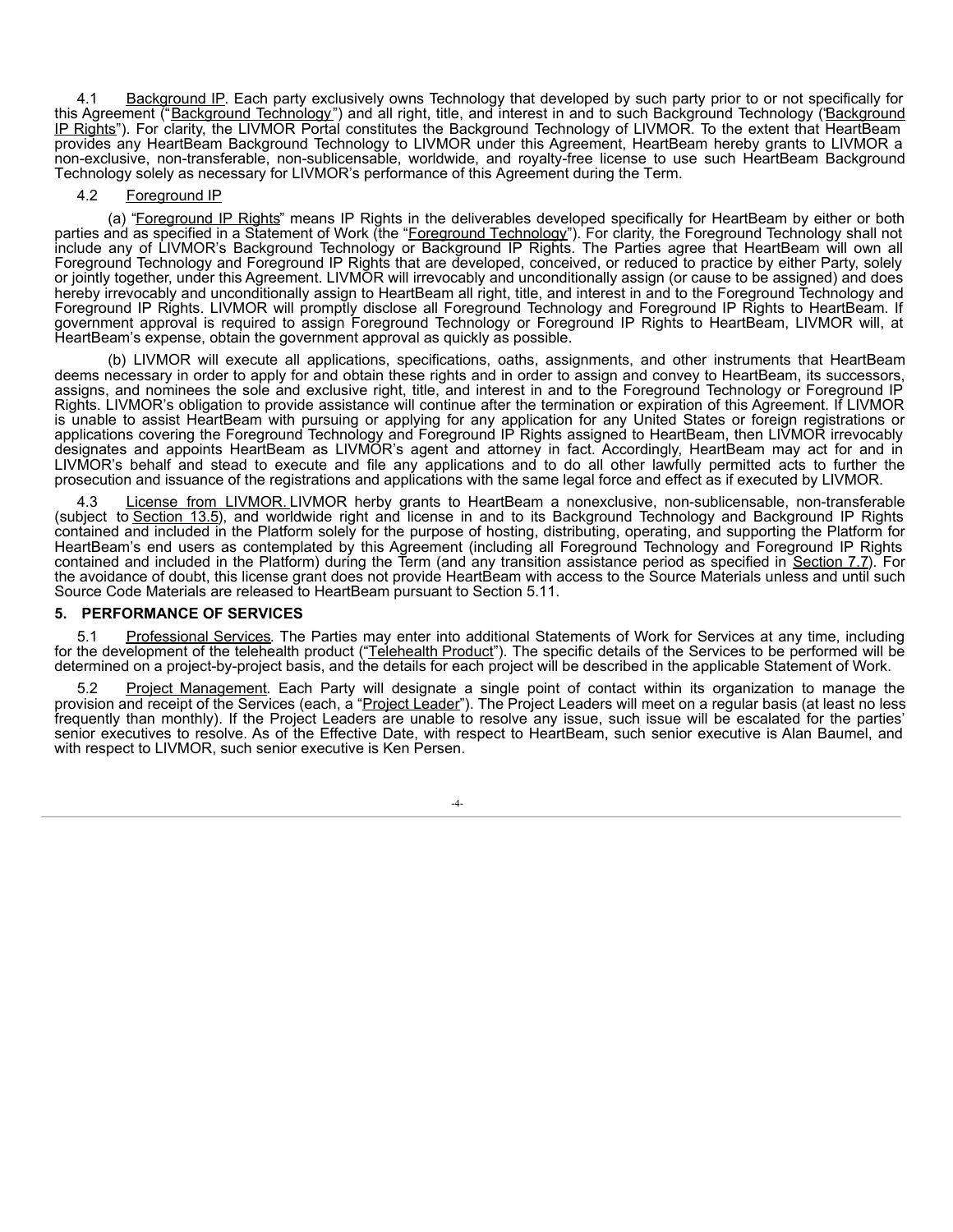Each Party may, at any time with written notice to the other Party, replace such senior executive with another personnel of similar authority as its senior executive for the purpose of this Section 5.2.

# 5.3 Taxes and Expenses.

(a) LIVMOR is responsible for all taxes associated with the performance of the Services and imposed upon the Fees. Unless otherwise stated, LIVMOR will bear all development costs for the Platform and all of its own operational costs relating to the Platform, including hosting, data, and storage costs, professional services, support, project management, sales and marketing, and management overhead.

Unless otherwise explicitly agreed in writing and in advance. HeartBeam will not reimburse LIVMOR for any costs or expenses that LIVMOR has incurred in connection with its performance of this Agreement.

To the extent that LIVMOR hosts, operates, and maintains the Platform, LIVMOR will be financially responsible for such hosting, operation, and maintenance, except that HeartBeam will be responsible for all cloud hosting and other fees specifically attributable to the performance of the services under this Agreement, the addition and maintenance of the Platform instance or the inclusion of HeartBeam customers, and in each case excluding fees incurred by LIVMOR in connection with its generally commercially available LIVMOR Portal).

5.4 Performance Standard. LIVMOR will diligently perform the Services in accordance with this Agreement, including all Data Security Requirements. Without limiting the generality of the foregoing, LIVMOR will provide the Platform in accordance with the Service Level Requirements. Time is of the essence for the performance of the Services by LIVMOR.

5.5 Subcontractors. Without HeartBeam's prior written consent, LIVMOR may not subcontract any portion of the Services to a third party. To the extent that LIVMOR obtains HeartBeam's consent and engages any third-party subcontractor, LIVMOR will remain ultimately responsible for the acts and omissions of such subcontractor as well as all costs and expenses for such subcontractors.

5.6 Materials. Except as otherwise specified in this Agreement, LIVMOR will be responsible for all necessary equipment, materials, and other resources required to perform the Services.

5.7 HeartBeam Materials. Any materials provided by HeartBeam to LIVMOR may only be used to perform the Services. HeartBeam owns these materials ("HeartBeam Materials").

5.8 Maintenance Services. LIVMOR will provide the Maintenance Services in accordance with the Service Level Requirements.

5.9 Customer Service and Technical Support. LIVMOR will provide one training session to HeartBeam personnel (for a duration and coverage to HeartBeam's reasonable satisfaction) regarding the operation of the Platform upon HeartBeam's reasonable request. LIVMOR will provide technical support to HeartBeam's personnel in accordance with **Exhibit E**.

5.10 Audits. HeartBeam may visit LIVMOR's facilities at reasonable times and with reasonable frequency during normal business hours to observe the performance of the Services, subject to the audit provision set forth in Section 6.4.

#### 5.11 Escrow Arrangement

(a) Promptly following the Effective Date and no later than 30 days after the Effective Date, the parties will enter into a three-way escrow agreement ("<u>Escrow Agreement</u>") with a reputable escrow agent reasonably acceptable to both parties ("Escrow Agent") pursuant to which LIVMOR, throughout the period in which the Platform remains under development before the final acceptance by HeartBeam in accordance with Section 2, will deposit with the Escrow Agent a true, current, and complete copy of: (i) initially upon the execution of the Escrow Agreement, the Source Materials of the most current version of the LIVMOR Portal; (ii) thereafter, the Source Materials of the Platform that has been developed so thus far on a monthly basis; and (iii) immediately upon the final acceptance of the Platform by HeartBeam under Section 2.2, the Source Materials of the Platform as accepted by HeartBeam. In addition,

-5-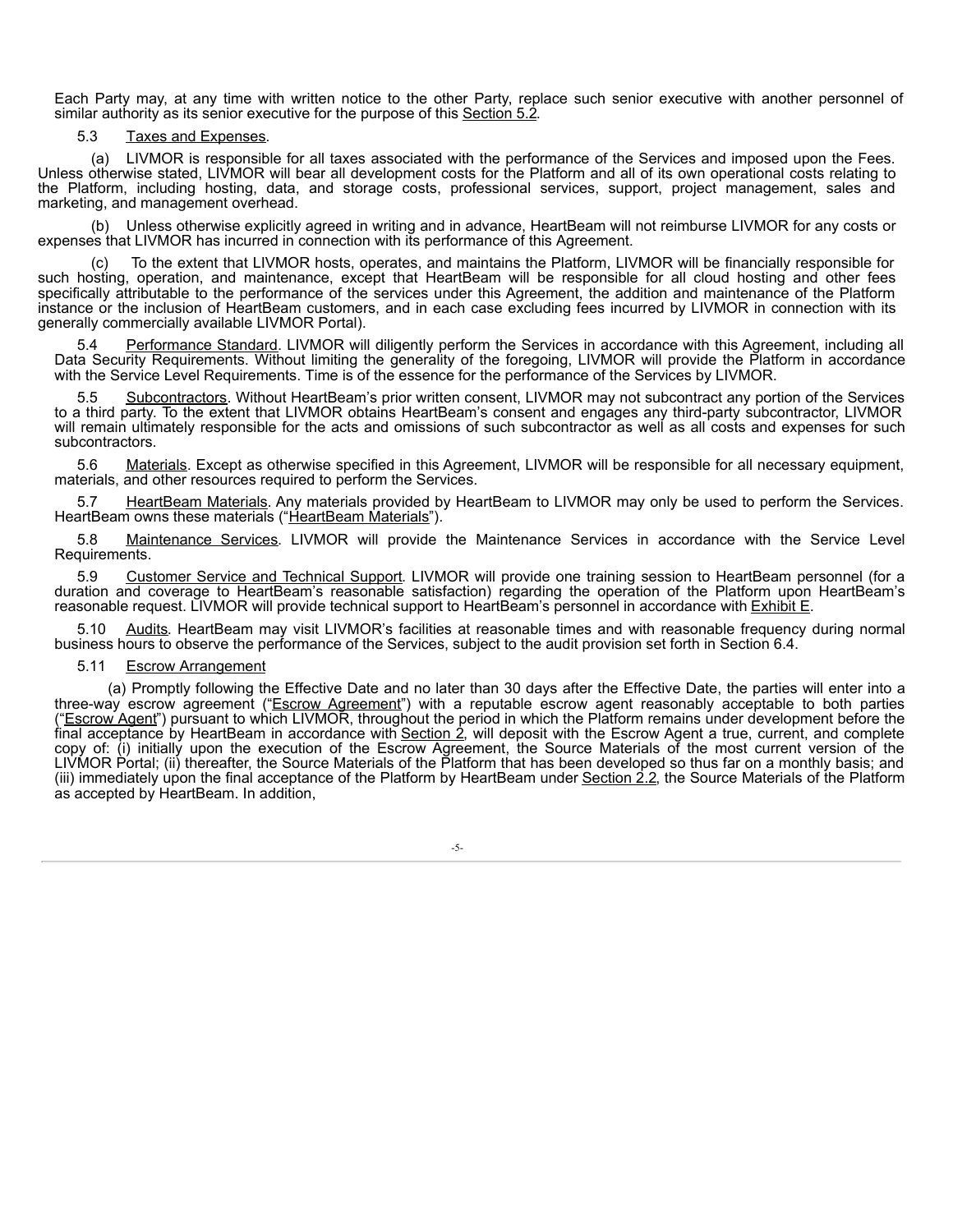from and after such final acceptance, the parties will maintain such escrow arrangement throughout the remainder of the Term, including that LIVMOR will continue to deposit with the Escrow Agent updated Source Materials of the Platform as additional updates are provided by LIVMOR in accordance with Section 7 of Exhibit D. For clarity, the initial deposit of the Source Materials will be made no later than five business days following the execution of the Escrow Agreement.

(b)The Escrow Agent will have the right to release all Source Materials deposited by LIVMOR upon the occurrence of any following events (collectively, "Release Event"):

(i) LIVMOR voluntarily commences any action or seeks any relief by liquidation, reorganization (other than for corporate reorganization), dissolution, or similar act under any bankruptcy, insolvency, or similar law or otherwise seeks any arrangement between or with itscreditors or if a proceeding is commenced or an order, judgement, or decree is entered seeking the liquidation, reorganization or dissolution of LIVMOR or any other relief under any bankruptcy, insolvency or similar law or an arrangement is made with respect to LIVMOR's debts or business by itscreditors with or without the consent of LIVMOR;or

(ii) LIVMOR ceases operation or elects to cease operation without a successor-in-interest

(c)For clarity, notwithstanding Section 2.8, LIVMOR hereby grants to HeartBeam a perpetual, irrevocable, non-exclusive, worldwide, fully paid, non-transferable (subject to Section 13.5), and non-sublicensable right and license to, upon the occurrence of a Release Event, use any Source Materials (including any Background IP Rights or Background Technology contained therein) solely to further develop, host, operate, maintain, support, and enhance the Platform and to use, copy, install, access, execute, operate, distribute, archive and run the Platform for test, development, production, archival, emergency restart, and disaster recovery purposes.

(d) Following the occurrence of a Release Event, upon HeartBeam's request, LIVMOR will, at HeartBeam's expense, provide HeartBeam with knowledge transfer training, and otherwise reasonably assist in HeartBeam's exercise of its rights under this Section 5.11 and the migration of the Platform from the Hosted Account to servers designated by HeartBeam.

## **6. COMPENSATION**

*[\*\*\*]*

# **7. TERM AND TERMINATION**

7.1 Term. This Agreement commences upon the Effective Date and will continue for 3 years (*Initial Term*") and will automatically renew (unless either party elects not to renew no later than 30 days prior to the then-current expiration date) for additional one-year terms (each, a "Renewal Term," and collectively with the Initial Term, the "Term") unless earlier terminated in accordance with the terms of this Agreement.

Termination. Either party may terminate this Agreement or a Statement of Work in the event that the other party materially breaches the Agreement or a Statement of Work and fails to cure the breach within 30 days of notice from the other party.

7.3 Termination by HeartBeam. HeartBeam may terminate this Agreement or a Statement of Work (a) immediately if LIVMOR experiences three Service Level Defaults in a six-month period; (b) for convenience upon 60 days' notice to LIVMOR; or (c) immediately if LIVMOR merges with, is acquired by, or otherwise undergoes a change of control to the benefit of a competitor of HeartBeam.

7.4 Effect of Termination on Continuing Customers. Upon termination or expiration of this Agreement, a party's responsibilities to collect the amounts due from customers and pay the fees due to the other party will continue until the end of the then-existing term of that customer. For clarity, subject to Section 7.7, upon any termination or expiration of this Agreement, LIVMOR may immediately discontinue access and license to the Platform and HeartBeam may not use or have access to the Platform (except as may be provided by Section 5.10).

7.5 Survival. Upon termination, all rights and duties of the parties toward each other cease except that:

-6-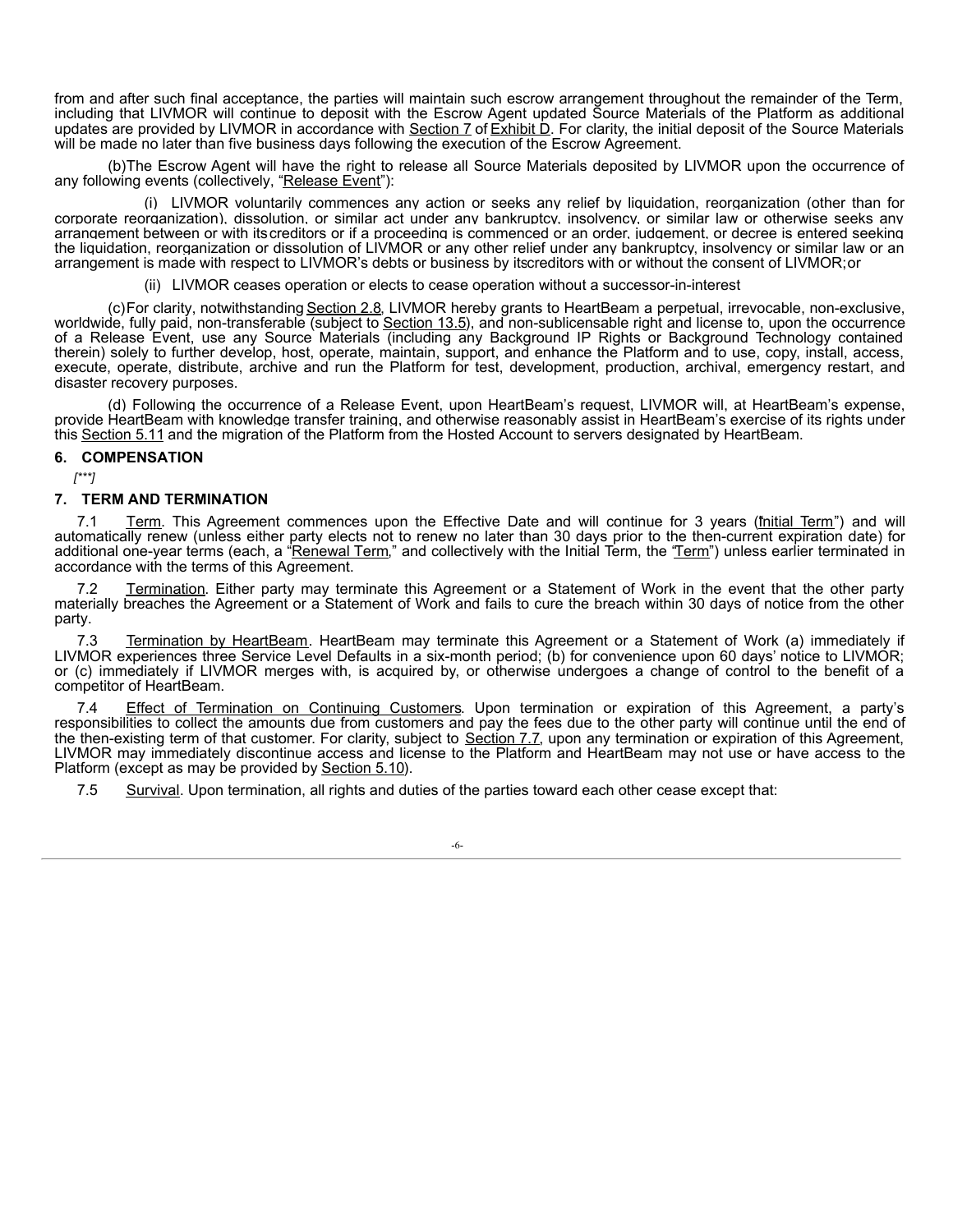<span id="page-9-0"></span>(a)Within 30 days of the effective date of termination, HeartBeam will pay all amounts owing to LIVMOR for Services or LIVMOR will return to HeartBeam any amount paid in advance to LIVMOR that is not owed against Services; and

(b) Sections 1, 4.1, 4.2, 5.11,  $6.4$  (for the period set forth therein),  $7.5, 8$  through  $13$  will survive termination or expiration of this Agreement.

7.6 Return of Materials. Upon the termination of this Agreement, or upon HeartBeam's earlier request, LIVMOR will deliver to HeartBeam all HeartBeam Materials, Confidential Information (as defined in Section 8.1) and HeartBeam Data in its possession, and LIVMOR will provide to HeartBeam all account provisioning information for customers using the Platform. LIVMOR and HeartBeam will work together to outline such other assistance that may be reasonably required by HeartBeam to transition customers from the Platform to another service.

7.7 Transition Assistance. In the event that (a) LIVMOR (or a successor-in-interest) elects to not renew this Agreement in accordance with Section 7.1 or (b) this Agreement is terminated by HeartBeam pursuant to Section 7.2 or 7.3(c), LIVMOR, pursuant to the terms and conditions of this Agreement, shall continue to provide HeartBeam access to the Services (and shall provide reasonable transition assistance relating thereto) for up to eighteen (18) months after the effective date of the expiration of the this Agreement. In such event, the cost and payment terms in this Agreement shall continue until the earlier of: (x) the end of such eighteen (18) month period or (y) the date that HeartBeam no longer needs transition assistance and discontinues its use of the Services.

# **8. CONFIDENTIALITY**

8.1 Definition. "Confidential Information" means any non-public information that relates to the actual or anticipated business, research, or development of HeartBeam and any proprietary information, trade secrets, and know-how of HeartBeam that are disclosed to LIVMOR by HeartBeam or its agents, directly or indirectly, in writing, orally, or by inspection or observation of tangible items. Confidential Information includes research, development, and commercialization plans, processes, techniques, formulas, prototypes, and all information generated by LIVMOR in the performance of the Services. Confidential Information includes information that is defined as "Confidential Information" under any other agreement between the parties. Confidential Information also includes the confidential information of third parties that has been provided to HeartBeam. Confidential Information is the sole property of HeartBeam.

8.2 Exceptions. Confidential Information does not include any information that LIVMOR can demonstrate: was publicly known and made generally available in the public domain before HeartBeam disclosed the information to LIVMOR, became publicly known and made generally available, after disclosure to LIVMOR by HeartBeam, through no wrongful action or inaction of LIVMOR, was in LIVMOR's possession, without confidentiality restrictions, at the time of disclosure by HeartBeam, as shown by LIVMOR's files and records, or was independently developed without use of or reference to the Confidential Information.

8.3 Nondisclosure and Nonuse. LIVMOR will not, during and after the term of this Agreement, disclose the Confidential Information to any third party or use the Confidential Information for any purpose other than the performance of the Services on behalf of HeartBeam. LIVMOR will take all reasonable precautions to prevent any unauthorized disclosure of the Confidential Information including, but not limited to, requiring each employee and independent contractor with access to Confidential Information to execute a nondisclosure agreement containing terms that are substantially similar to the terms contained in this Agreement. LIVMOR will not, during and after the term of this Agreement, reverse engineer the Confidential Information.

8.4 Existing Obligations. The obligations in this Section 8 are in addition to, and supplement, each party's obligations of confidentiality and nondisclosure under the terms of the Nondisclosure Agreement between the parties date November 17, 2021 (the "NDA"). The parties acknowledge and agree that any conversations between the parties that are not directed specifically and exclusively towards the Platform shall be covered by the terms of the NDA.

#### **9. DATA SECURITY**

-7-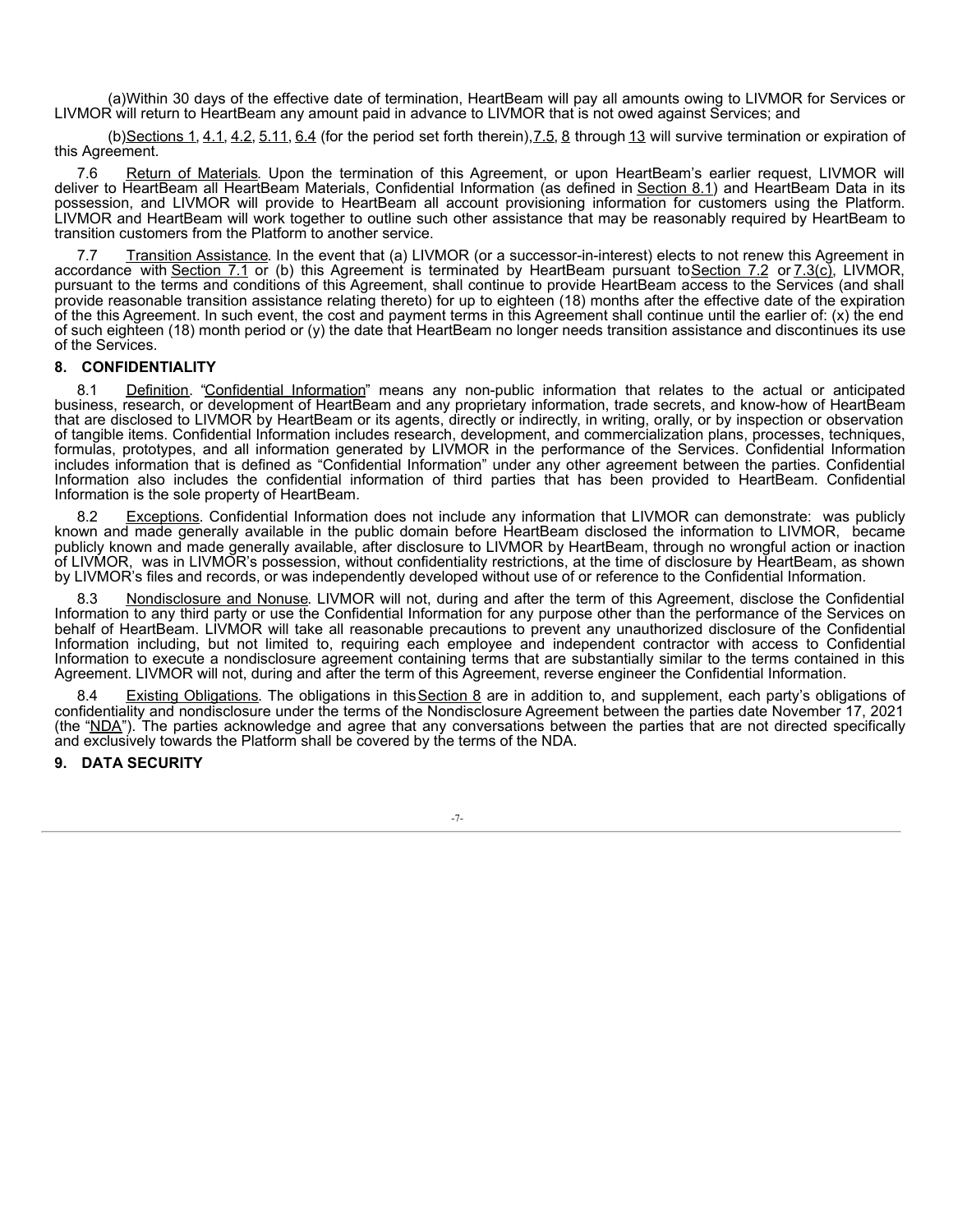9.1 Protection of Personal Information. LIVMOR will maintain physical, electronic, and procedural safeguards to ensure the security and confidentiality of personal information and protect it against threats or hazards or unauthorized access to or use of personal information. Without limiting the generality of the foregoing, LIVMOR agrees to use commercially reasonable efforts to: prevent any unauthorized person or entity from monitoring, gaining access to, or learning the content or import of personal information; and protect copies of personal information in LIVMOR's possession from loss, corruption, or unauthorized alteration, use, or disclosure.

Data Security Requirements. Without limiting LIVMOR's obligations underSection 9.1, the Data Security Requirements set forth certain minimum obligations that LIVMOR must satisfy. The fulfillment of such obligations does not establish conclusively that LIVMOR has satisfied its obligations under Section 9.1.

9.3 Compliance with Laws. HeartBeam agrees to collect, use, maintain, process, disclose, transmit, and secure any and all data received from, or collected on behalf of, users of the Platform ("Platform Use Data"), including all personal information, in compliance with all applicable international, federal, state, and local laws, rules, regulations, and requirements applicable to the privacy and protection of personally identifiable information, including privacy laws. LIVMOR will promptly provide notice to HeartBeam, and in no event later than 2 days, following the discovery of any loss of or unauthorized access, acquisition, use, or misuse of any Platform Use Data.

## **10. REGULATORY ASSISTANCE**

## 10.1 FDA Clearance

(a) If the Platform or any products developed under this Agreement is subject to any FDA regulation, HeartBeam will fulfill all corresponding regulatory requirements and LIVMOR will, at HeartBeam's expense (including reasonable TME), provide all reasonable support and assistance that HeartBeam may require, including that LIVMOR will promptly provide HeartBeam with any such registration, clearance, or approval documentation. If LIVMOR decides to seek any licenses, permits, or approvals, or to take any action that may impose any obligations or limitations on the Platform or other products developed for HeartBeam under this Agreement, then LIVMOR will immediately notify HeartBeam, and will use their commercially reasonable efforts to minimize the effect of such regulation, obligation, or limitation, to the extent reasonably practicable.

10.2 HIPAA. The parties hereto acknowledge that (i) HeartBeam is a Business Associate of its customers pursuant to Title II of the Health Insurance Portability and Accountability Act of 1996, as amended (including by the Health Information Technology for Economic and Clinical Health, the "HITECH Act"), and the regulations issued and effective thereunder (collectively, "HIPAA"), and (ii) that LIVMOR is a subcontractor to HeartBeam pursuant to its obligations under this Agreement. Concurrently with the execution of this Agreement, the parties entered into that certain Business Associate Agreement (" BAA") dated hereof set forth in **Exhibit B**, which BAA is hereby expressly incorporated hereinto by reference.

## **11. REPRESENTATIONS AND WARRANTIES**

11.1 As an inducement to HeartBeam and LIVMOR entering into and consummating this Agreement, each party represents, warrants, and covenants as follows:

(a) Organization Representations; Enforceability. Such party is duly organized, validly existing, and in good standing in the jurisdiction stated in the preamble to this Agreement. The execution and delivery of this Agreement by such party and the transactions contemplated hereby have been duly and validly authorized by all necessary action on the part of such party. This Agreement constitutes a valid and binding obligation of such party that is enforceable in accordance with its terms.

(b) No Conflict. The entering into and performance of this Agreement by such party does not and will not violate, conflict with, or result in a material default under any other contract, agreement, indenture, decree, judgment, undertaking, conveyance, lien, or encumbrance to which such party is a party or by which it or any of such party's property is or may become subject or

-8-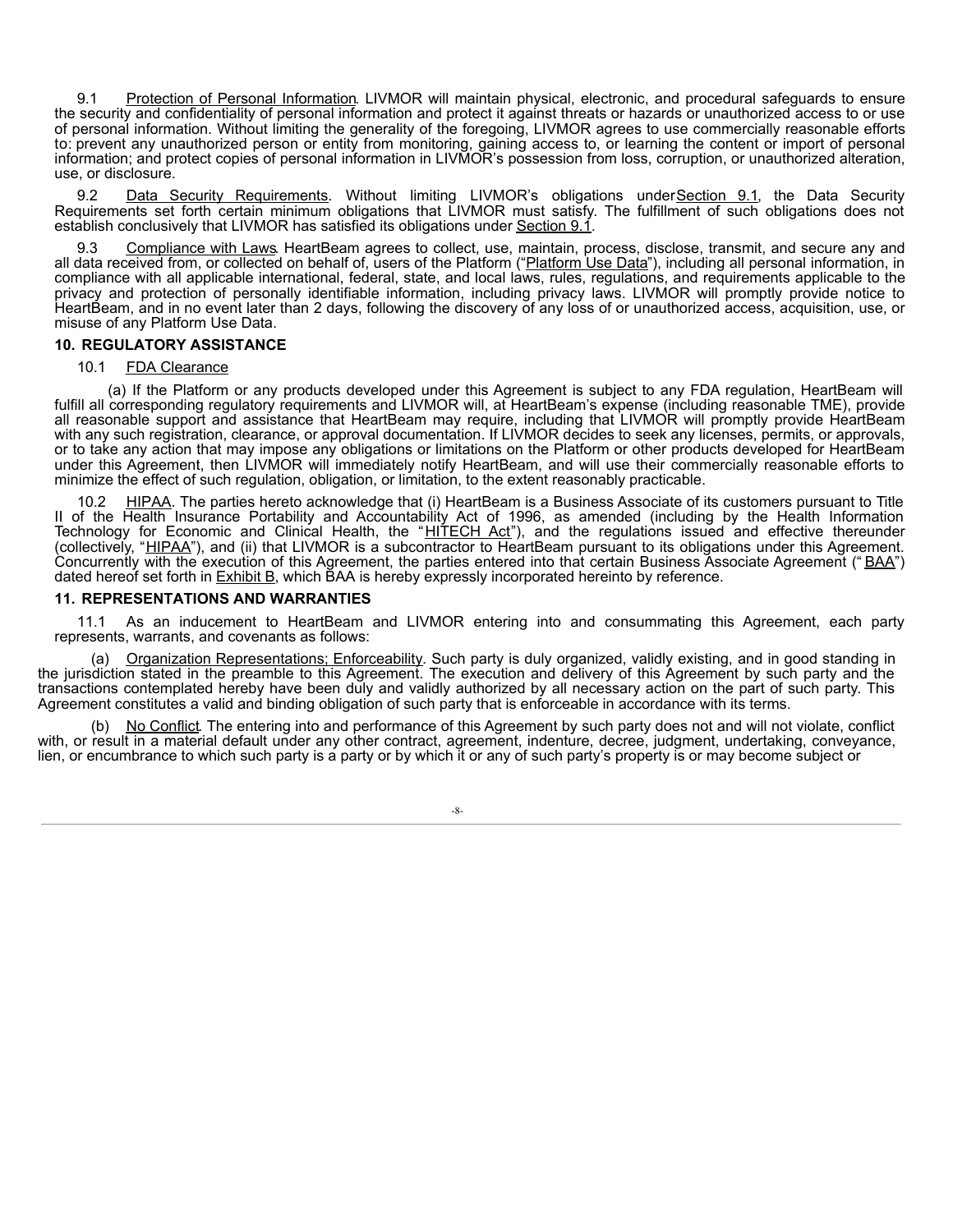bound. Such party will not grant any rights under any future agreement, nor will it permit or suffer any lien, obligation, or encumbrances that will conflict with the full enjoyment by the other party of its rights under this Agreement.

11.2 In addition to the representations and warranties made in Section 11.1, LIVMOR represents, warrants, and covenants as follows:

(a) Right to Make Full Grant LIVMOR has and will have all requisite ownership, rights, and licenses to fully perform its obligations under this Agreement and to grant to HeartBeam all rights with respect to the deliverables, Telehealth Product, and Platform and related intellectual property rights to be granted under this Agreement, free and clear of any and all agreements, liens, adverse claims, encumbrances, and interests of any person or entity, including, without limitation, LIVMOR's employees, agents, artists, and contractors and their contractors' employees, agents, and artists, who have provided, are providing, or will provide services with respect to the development of the Platform.

(b) No Copyleft Code. Excluding any HeartBeam Materials, any software code incorporated as part of, or otherwise linked to or used with, the Platform, Telehealth Product, or pursuant to a Statement of Work will not contain any software code that is subject to a license requiring, as a condition of use, modification, or distribution of the software code, that the software code or other software code combined or distributed with it be (i) disclosed or distributed in source code form; (ii) licensed for the purpose of making derivative works; or (iii) redistributable at no charge.

Non-Infringement. Excluding any HeartBeam Materials, the Services, the Platform (including LIVMOR's Background IP Rights or Background Technology contained or embodied therein and all components thereof, and use of the Platform by HeartBeam or any of its licensees in accordance with this Agreement), and the Telehealth Product do not and will not infringe, violate, or misappropriate any intellectual property rights of any third party.

No Pending or Current Litigation. LIVMOR is not involved in litigation, arbitration, or any other claim and knows of no pending litigation, arbitration, other claim, or fact that may be the basis of any claim regarding any of the materials LIVMOR has used or will use to develop or has incorporated or will incorporate into the Platform or Telehealth Product.

(e) No Malicious Code. The Platform and Telehealth Product will not intentionally contain any virus, malware, trojan horse or other code, program, or sub-program that damages or interferes with the operation of the computer system containing the code, program or sub-program, or halts, disables, or interferes with the operation of the Platform or Telehealth Product.

(f) Services. LIVMOR will perform the Services in a timely, competent, professional, and workmanlike manner by qualified personnel.

11.3 In addition to the representations and warranties made inSection 11.1, HeartBeam represents, warrants, and covenants as follows:

(a) Non-Infringement. The HeartBeam Data, HeartBeam's Background IP Rights, and Background Technology does not and will not infringe, violate, or misappropriate any intellectual property rights of any third party.

No Pending or Current Litigation. HeartBeam is not involved in litigation, arbitration, or any other claim and knows of no pending litigation, arbitration, other claim, or fact that may be the basis of any claim regarding any of the materials HeartBeam will provide to LIVMOR to develop the Platform or Telehealth Product.

#### **12. INDEMNIFICATION**

12.1 Indemnification. Each party will indemnify, defend, and hold harmless the other party and its directors, officers, and employees from and against all taxes, losses, damages, liabilities, costs, and expenses, including attorneys' fees and other legal expenses arising from or in connection with any third party claims resulting from (a) any grossly negligent, reckless, or intentionally wrongful act of the other party or the other party's employees, subcontractors, or agents; or (b) any violation or infringement of a third party's intellectual property rights resulting in whole or in part from the indemnifying party's Background Technology or Background IP

-9-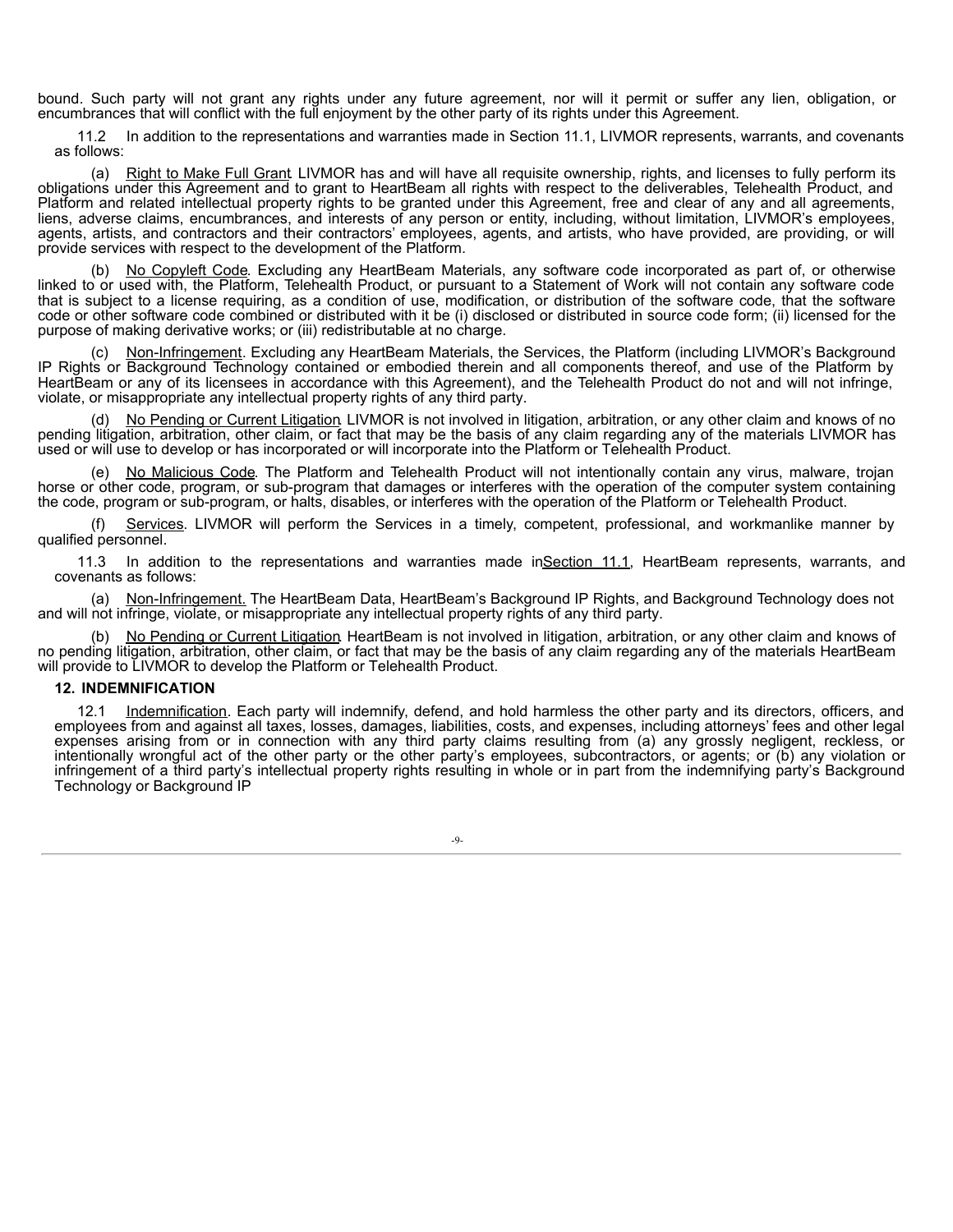Rights. In addition to the indemnification obligations of each party under thisSection 12.1, LIVMOR will indemnify, defend, and hold harmless HeartBeam and its directors, officers, and employees from and against all taxes, losses, damages, liabilities, costs, and expenses, including attorneys' fees and other legal expenses arising from or in connection with any third party claims resulting from (x) any violation or infringement of a third party's intellectual property rights resulting in whole or in part from the Foreground Technology or Foreground IP Rights; or (y) the breaches of the BAA or Section 9 by LIVMOR. . This Section 12 shall constitute the sole and exclusive remedy for each indemnified party, and the sole and exclusive liability for each indemnifying party, with respect to the infringement of the intellectual property of any third party by the indemnifying party.

Intellectual Property Infringement. In the event of any claim concerning the intellectual property rights of a third party that would prevent or limit HeartBeam's use of any Services or the Platform, LIVMOR will, in addition to its obligations under Section 12.1, take one of the following actions at its sole option and expense:

(a) procure for HeartBeam the right to continue use of the Services and the Platform; or

(b) modify or amend the Platform or infringing part thereof, or replace the Platform or infringing part thereof with another part having substantially the same or better capabilities.

This Section 12 shall contain the sole and exclusive remedy for each party with respect to the other party's infringement of any third party intellectual property.

12.3 Indemnification Procedures. The indemnified party shall provide the indemnifying party with prompt written notice of any claim for which indemnification is sought under this Agreement. However, that failure to give such prompt notification will not affect the indemnifying party's obligation to indemnify except to the extent the indemnifying party will have been actually prejudiced as a result of such failure. The indemnified party shall cooperate in all reasonable respects with the indemnifying party in connection with any such claim (at the indemnifying party's expense). The indemnifying party shall be given sole control over defense and settlement of any such claim (provided, however, that the indemnifying party shall not settle or consent to an adverse judgement in any such claim, demand, action or other proceeding to the extent that such judgment or settlement involves more than the payment of money or anything other than a full general release, without the prior express written consent of the indemnified party).

# **13. MISCELLANEOUS**

13.1 Independent Contractor. It is the express intention of the parties that LIVMOR performs the Services as an independent contractor. Without limiting the generality of the foregoing, LIVMOR is not authorized to bind HeartBeam to any liability or obligation or to represent that LIVMOR has any authority. LIVMOR will indemnify and hold HeartBeam harmless to the extent of any obligation imposed on HeartBeam resulting from a determination that LIVMOR is not an independent contractor.

13.2 Limitation of Remedies. EXCEPT FOR BREACHES OF SECTION 2.8, SECTION 8 OR 9, OR IN CONNECTION WITH THE PARTIES' INDEMNIFICATION OBLIGATIONS UNDER <u>SECTION 12,</u> EACH PARTY, WILL NOT, UNDER ANY CIRCUMSTANCES, BE LIABLE TO THE OTHER PARTY FOR CONSEQUENTIAL, INCIDENTAL, SPECIAL, PUNITIVE, OR EXEMPLARY DAMAGES ARISING OUT OF OR RELATED TO THE TRANSACTION CONTEMPLATED UNDER THIS AGREEMENT, INCLUDING BUT NOT LIMITED TO LOST PROFITS OR LOSS OF BUSINESS, EVEN IF A PARTY IS APPRISED OF THE LIKELIHOOD OF SUCH DAMAGES OCCURRING. EXCEPT FOR BREACHES OF <u>SECTION 2.8,</u> SECTION 8 OR IN CONNECTION WITH THE PARTIES' INDEMNIFICATION OBLIGATIONS UNDER SECTION 12, EACH PARTY WILL NOT BE LIABLE TO THE OTHER PARTY FOR DAMAGES UNDER THIS AGREEMENT IN EXCESS OF THE AMOUNTS PAID BY HEARTBEAM TO LIVMOR UNDER THIS AGREEMENT (EXCEPT THAT WITH RESPECT TO BREACHES OF SECTION 9 BY EITHER PARTY, AND BREACHES OF THE BAA BY LIVMOR, EACH PARTY'S TOTAL LIABILITY WITH RESPECT TO SUCH BREACH WILL NOT EXCEED THREE TIMES (3X) OF THE AMOUNTS PAID BY HEARTBEAM TO LIVMOR UNDER THIS AGREEMENT).

-10-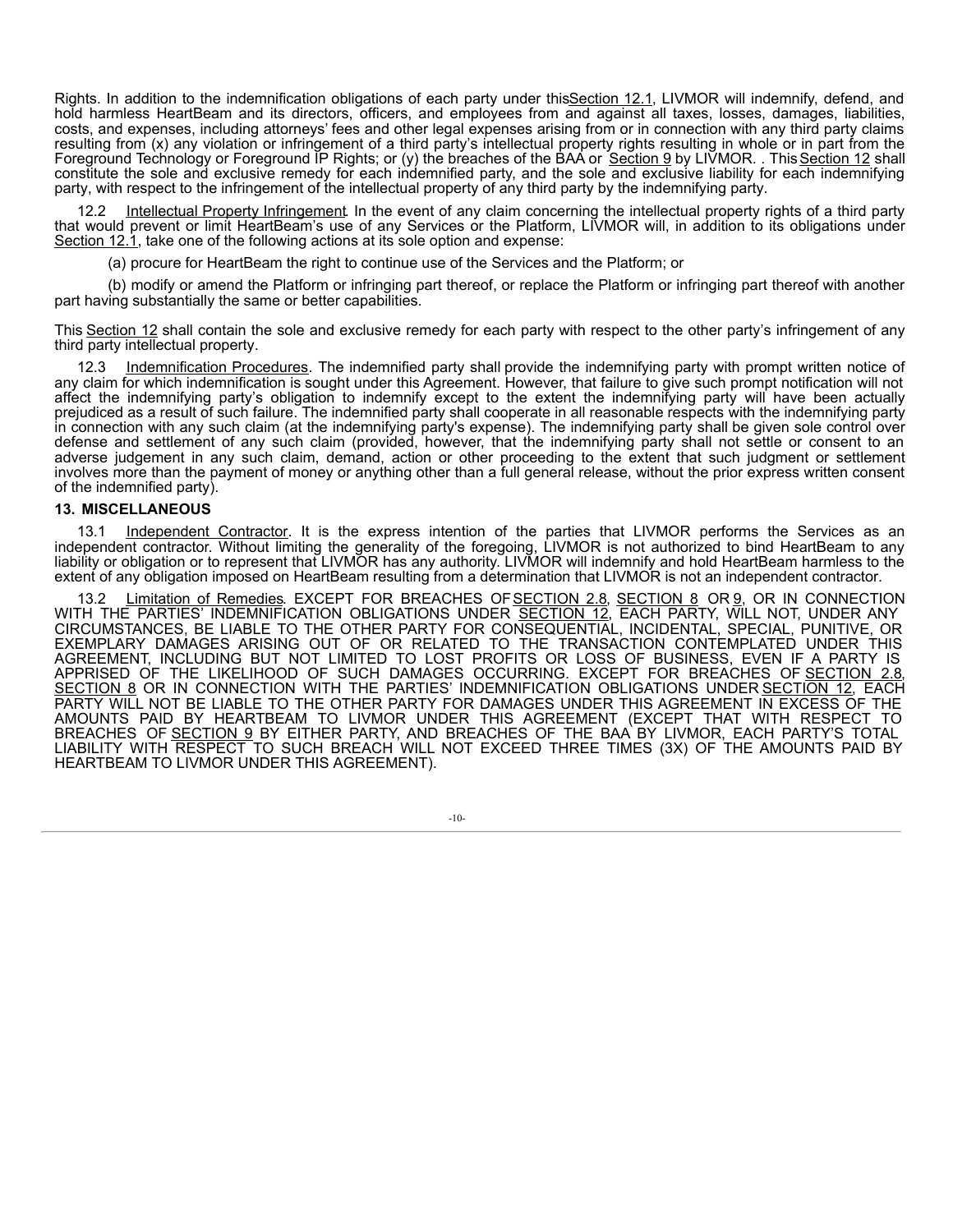#### THESE LIMITATIONS WILL APPLY EVEN IF THE REMEDIES AVAILABLE IN THIS AGREEMENT HAVE FAILED OF THEIR ESSENTIAL PURPOSE.

13.3 Governing Law. This Agreement will be interpreted, construed, and enforced in all respects in accordance with the local laws of the State of California, without reference to its choice of law rules and not including the provisions of the 1980 U.N. Convention on Contracts for the International Sale of Goods. Except as specified in Section 13.4, the parties agree that any action arising out of or in connection with this Agreement will be heard in the federal, state, or local courts Santa Clara County, California, and each party hereby irrevocably consents to the exclusive jurisdiction and venue of these courts.

13.4 Arbitration. Except for the right of either party to apply to a court of competent jurisdiction for a temporary restraining order, a preliminary injunction, or other equitable relief to preserve the status quo or prevent irreparable harm, any dispute as to the interpretation, enforcement, breach, or termination of this Agreement will be settled by binding arbitration in Santa Clara County, California under the Rules of the American Arbitration Association by three arbitrators appointed in accordance with such rules. All other disputes (excluding the right of either party to apply to a court of competent jurisdiction for a temporary restraining order, a preliminary injunction, or other equitable relief to preserve the status quo or prevent irreparable harm) will be resolved by a court specified in Section 13.3. Judgment upon the award rendered by the arbitrators may be entered in any court of competent jurisdiction. The prevailing party will be entitled to receive from the other party its attorneys' fees and costs incurred in connection with any arbitration or litigation instituted in connection with this Agreement.

Assignment. Neither this Agreement nor any rights under this Agreement may be assigned or otherwise transferred by either party, in whole or in part, without the prior written consent of the other party. Notwithstanding the foregoing, either party may assign this Agreement without the consent of the other party as part of a corporate reorganization, or upon a change of control, consolidation, merger, sale of all or substantially all of its business or assets related to this Agreement, or a similar transaction or series of transactions. Subject to the foregoing, this Agreement will be binding upon and will inure to the benefit of the parties and their respective successors and assigns. Any assignment in violation of the foregoing will be null and void.

Bankruptcy. All rights and licenses granted under or pursuant to this Agreement by LIVMOR to HeartBeam are, and will otherwise be deemed to be, for purposes of Section 365(n) of the Bankruptcy Code, licenses of rights to "intellectual property" as defined under Section 101(56) of the United States Bankruptcy Code. HeartBeam, as a licensee of the rights under this Agreement, will retain and may fully exercise all of its rights and elections under the Bankruptcy Code.

Notices. Any notice required or permitted under the terms of this Agreement or required by law must be in writing and must be: delivered in person, sent by first class registered mail, or air mail, as appropriate, or sent by overnight air courier, in each case properly posted and fully prepaid to the appropriate address as set forth below. Either party may change its address for notices by notice to the other party given in accordance with this Section 13.7. Notices will be deemed given at the time of actual delivery in person, three business days after deposit in the mail as set forth above, or one business day after delivery to an overnight air courier service.

Foreign Corrupt Practices Act. In conformity with the United States Foreign Corrupt Practices Act and with each party's corporate policies regarding foreign business practices, neither party and its employees and agents will not directly or indirectly make an offer, payment, promise to pay, or authorize payment, or offer a gift, promise to give, or authorize the giving of anything of value for the purpose of influencing an act or decision (including a decision not to act) of an official of any government, including the United States Government, or inducing such a person to use his influence to affect any such governmental act or decision in order to assist such party in obtaining, retaining, or directing any business.

Waiver. Any waiver of the provisions of this Agreement or of a party's rights or remedies under this Agreement must be in writing to be effective. Failure, neglect, or delay by a party to enforce the provisions of this Agreement or its rights or remedies at any time, will not be

-11-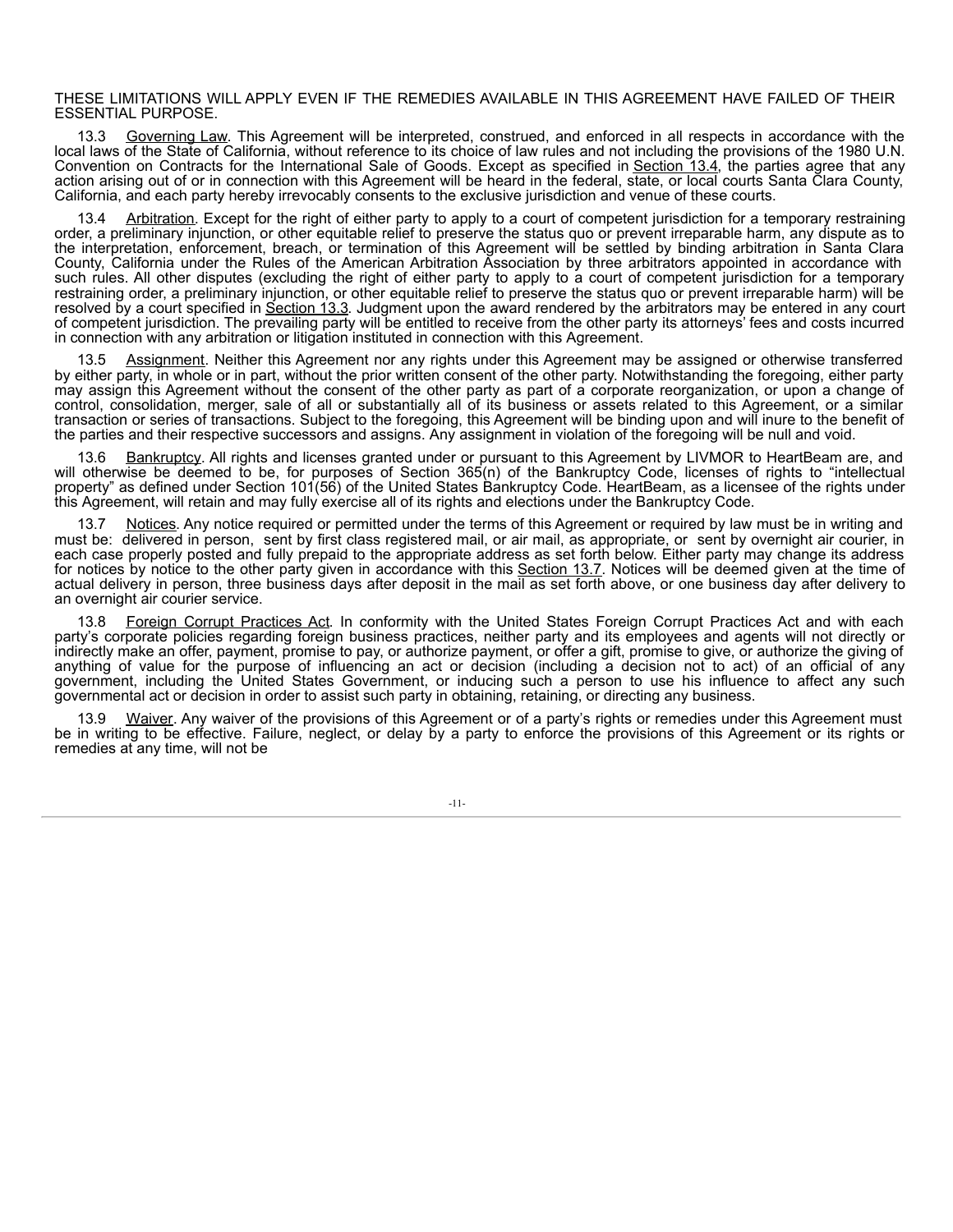construed as a waiver of the party's rights under this Agreement and will not in any way affect the validity of the whole or any part of this Agreement or prejudice the party's right to take subsequent action. Exercise or enforcement by either party of any right or remedy under this Agreement will not preclude the enforcement by the party of any other right or remedy under this Agreement or that the party is entitled by law to enforce.

13.10 Severability. If any term, condition, or provision in this Agreement is found to be invalid, unlawful, or unenforceable to any extent, the parties will endeavor in good faith to agree to amendments that will preserve, as far as possible, the intentions expressed in this Agreement. If the parties fail to agree on an amendment, the invalid term, condition, or provision will be severed from the remaining terms, conditions, and provisions of this Agreement, which will continue to be valid and enforceable to the fullest extent permitted by law.

13.11 Currency. All dollar amounts set out in this Agreement are references to United States Dollars.

13.12 Confidentiality of Agreement. Neither Party will disclose any terms of this Agreement to any third party without the consent of the other Party, except as required by applicable laws.

13.13 Counterparts. This Agreement may be executed in counterparts, each of which will be deemed to be an original and together will constitute one and the same agreement. This Agreement may also be executed and delivered by facsimile and such execution and delivery will have the same force and effect of an original document with original signatures.

13.14 Integration. This Agreement and all exhibits contain the entire agreement of the parties with respect to the subject matter of this Agreement and supersede all previous communications, representations, understandings, and agreements, either oral or written, between the parties with respect to said subject matter. No terms, provisions, or conditions of any purchase order, acknowledgement, or other business form that either party may use in connection with the transactions contemplated by this Agreement will have any effect on the rights, duties, or obligations of the parties under, or otherwise modify, this Agreement, regardless of any failure of a receiving party to object to these terms, provisions, or conditions. This Agreement may not be amended, except by a writing signed by both parties. If there is any conflict between the terms of this Agreement and any of the exhibits, the terms of this Agreement will prevail solely to the extent of the conflict.

13.15 Interpretation. The parties have had an equal opportunity to participate in the drafting of this Agreement and the attached exhibits. No ambiguity will be construed against any party based on a claim that the party drafted the language. The headings appearing at the beginning of the Articles or Sections contained in this Agreement have been inserted for reference purposes only and must not be used to construe or interpret this Agreement. Any reference to any agreement, document, or instrument will mean such agreement, document, or instrument as amended or modified and in effect from time to time in accordance with its terms. Whenever the words "include," "includes," or "including" are used in this Agreement, they will be deemed to be followed by the words "without limitation." Whenever the words "hereunder," "hereof," "hereto," and words of similar import are used in this Agreement, they will be deemed references to this Agreement as a whole and not to any particular Article, Section, or other provision hereof. The word "or" is used in the inclusive sense of "and/or." The terms "or," "any" and "either" are not exclusive.

13.16 Language. The parties prepared this Agreement in the English language, and in the event of any conflict between the English language version of this Agreement and a translation of this Agreement, the English language version will govern.

#### [*Signature page follows*]

-12-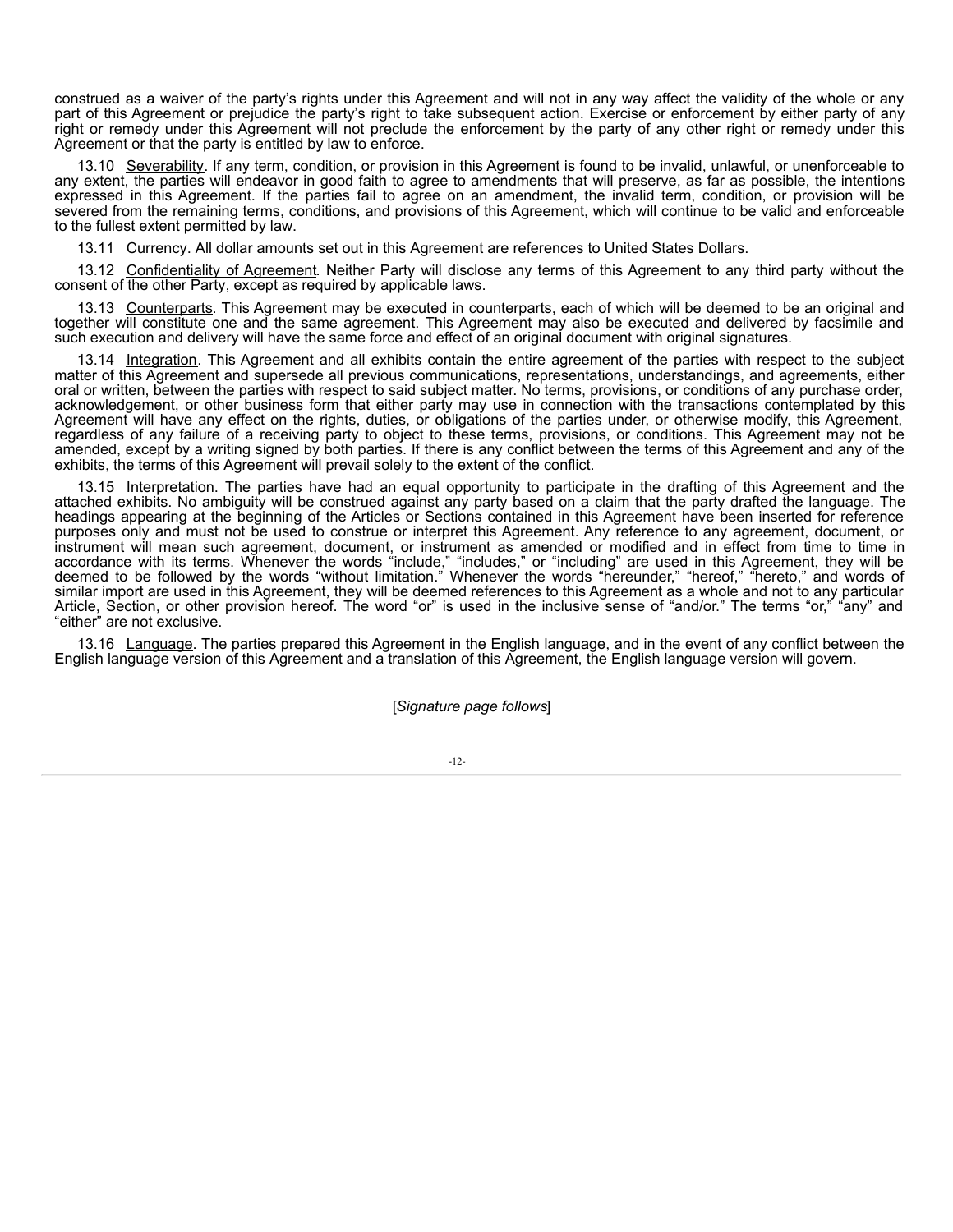The parties have executed and delivered this Agreement as of the Date Signed.

**"HeartBeam" "LIVMOR" HeartBeam, Inc. LIVMOR, Inc.** Name: Branislav Vajdic, PhD Name: Ken Persen Title: CEO Title: CEO Signature: /s/ Branislav Vajdic Signature: /s/ Ken Persen Address for Notice: 2118 Walsh Ave., Suite 210, Santa Clara, CA 95050.

Address for Notice: 6136 Frisco, Square, Blvd, Suite 400, Frisco, TX, 75034

Date signed: January 31, 2022 **Date signed: January 31, 2022** 

-13-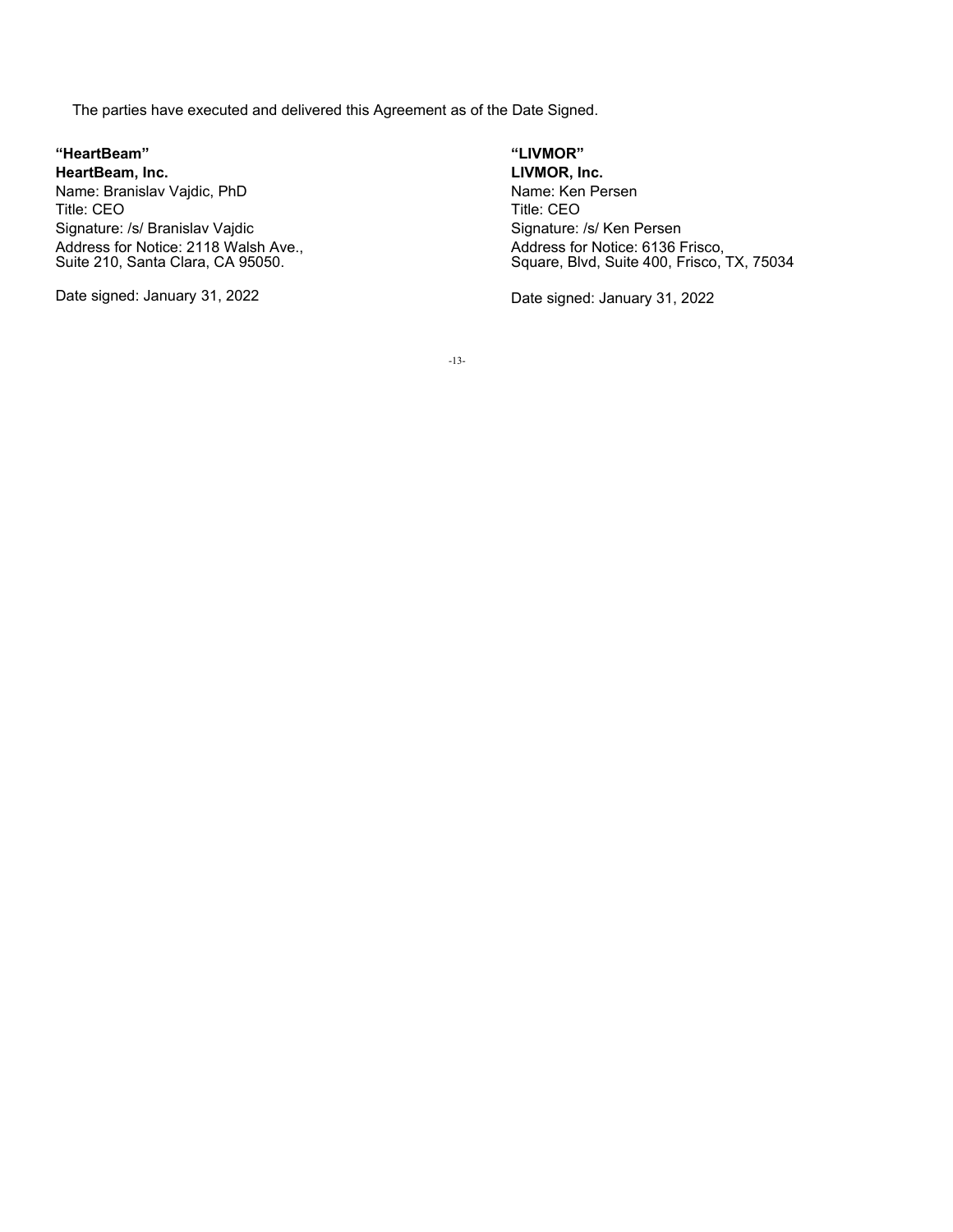

# <span id="page-16-0"></span>**HeartBeam Partners with LIVMOR for Cloud Based Remote Monitoring Portal**

*LIVMOR to Develop HeartBeam Branded Version of the FDA Registered LIVMOR Halo+ Portal*

**SANTA CLARA, CA – February 2, 2022-- HeartBeam, Inc**. (NASDAQ: BEAT), a developmental stage digital healthcare company with a proprietary ECG telemedicine technology for heart attack detection, today announced it has signed a partnership agreement with LIVMOR Inc., a digital health solutions company, to build a HeartBeam branded version of LIVMOR's Halo+ FDA cleared turnkey solution for remote patient monitoring ("RPM") to connect physicians and patients.

Under the terms of the agreement LIVMOR will develop a HeartBeam branded version, the HeartBeam Platform, of the LIVMOR RPM platform customized for HeartBeam products, with senior executives of both companies supervising the project.

"Utilizing LIVMOR's FDA cleared RPM platform will allow us to meet our schedule for FDA submission of our first product, an easy-to-use heart attack detection software solution for Emergency Department settings," said Branislav Vajdic, PhD, Chief Executive Officer and Founder of HeartBeam. "LIVMOR has successfully developed a patient-engaging remote monitoring system of critical physiological biomarkers which we believe can be adapted to utilize with our Emergency Departmentsoftware solution for more accurate MI detection. LIVMOR's experience in the regulatory process is an important benefit, providing support and assistance for us as we seek to submit the HeartBeam Platform for FDA clearance. We look forward to working with the team at LIVMOR to ready our software for submission to the FDA later this year."

#### **About LIVMOR**

Founded in 2016, LIVMOR is a digital health solutions company whose mission is to assist physicians and medical professionals in addressing the global chronic disease epidemic by providing a patient-engaging remote monitoring system of critical physiological biomarkers. LIVMOR's goals are to dramatically improve patient outcomes and to significantly reduce healthcare system costs with better quality data for diagnosis and treatment of chronic diseases. For more information, visit www.livmor.com.

#### **About HeartBeam, Inc.**

HeartBeam, Inc. (NASDAQ: BEAT) is a development stage digital healthcare company with proprietary ECG telemedicine technology that will redefine the way high risk cardiovascular patients are diagnosed in an ambulatory setting at any time and any place. Its breakthrough solution employs a reusable, credit card sized, 3D vector ECG recording device and cloud-based software capable of assisting a physician in diagnosing a wide range of cardiovascular disease. HeartBeam is initially focusing on a huge unmet need of helping diagnose heart attacks in patients outside of a medical institution. No single lead ECG technology can offer this value to patients and their physicians. This underserved market is several times larger than the cardiac arrhythmia detection market based on the prevalence of patients with coronary artery disease at high risk of heart attack. For more information visit www.heartbeam.com.

#### **Forward-Looking Statements**